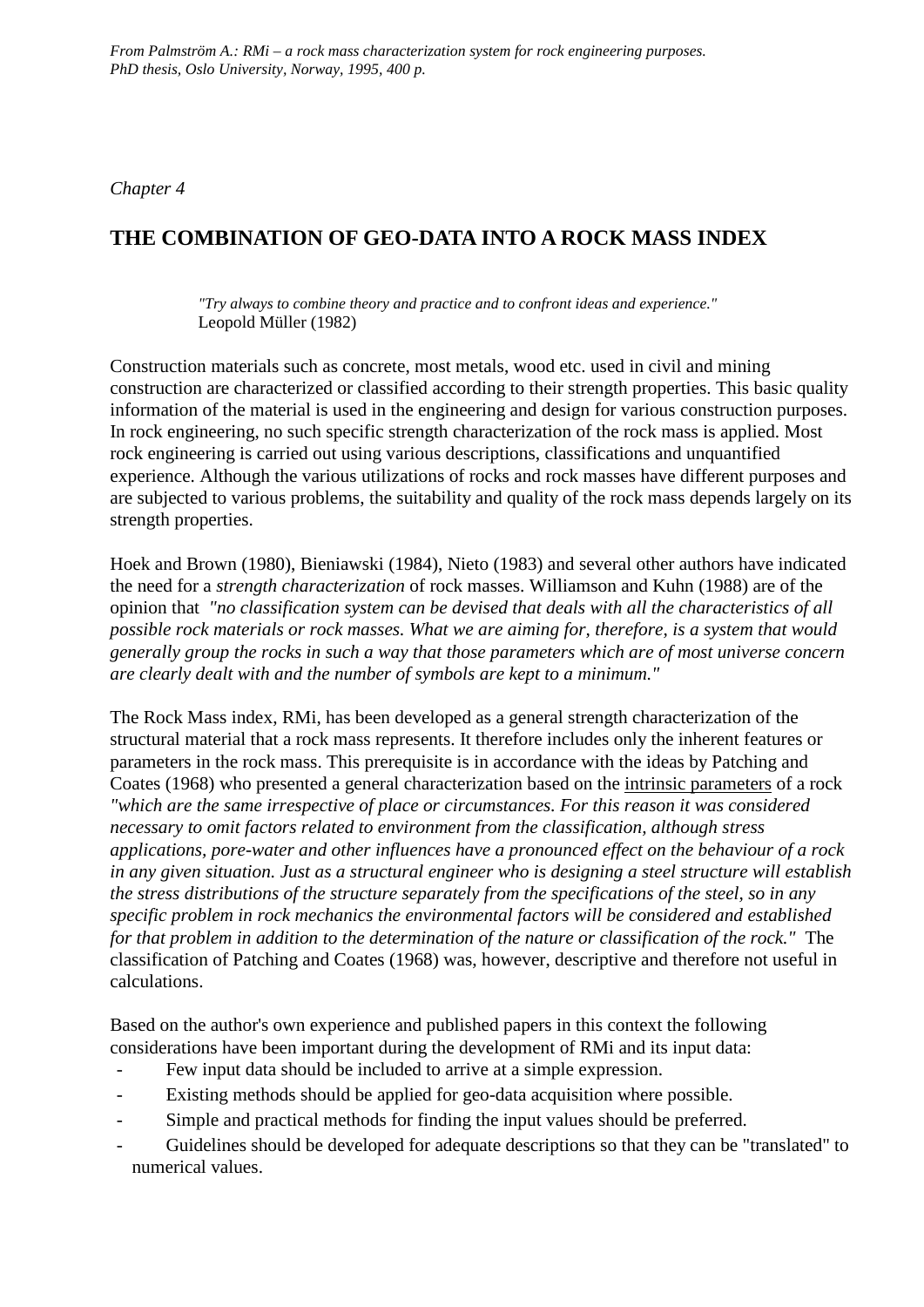- Correlations should be developed so that input data from various types of measurements can be used.

# **4.1 THE STRUCTURE OF THE ROCK MASS INDEX**

From the outline in Chapters 2 and 3 and in Appendix 1 it is clear that a rock mass is a material much more complex in composition, structure, variability than most other structural materials. The presence of various defects (discontinuities) in a rock mass, which tend to reduce the inherent strength of the rock, constitutes the main feature in its behaviour. This fact is the main principle of the Rock Mass index (RMi), as explained in this chapter.

### **4.1.1 The input parameters selected**

Although external forces acting on a rock mass, such as induced rock stresses or water pressures are justifiably included in some classification systems for designing tunnel support (see Table 2-3), the strength properties of the rock mass is not a direct function of these features. Deere et al. (1969) proposed to use parameters related to the character of discontinuities as the *main* feature for both a general and a diagnostic classification system. This use of jointing as the major input does not, however, exclude the importance of the rock material on the behaviour of the rock masses. For example, if joints are widely spaced or if the rock material is weak, the properties of the intact rock may strongly influence the gross behaviour of the rock mass. In addition, the rock material is also important if the joints are not continuous. This view of rock mass behaviour and strength has been further outlined by Wood (1991) as:

- Better quality rock masses are determined by the geometry of the rock mass structure, specially block size and block shape.
- Fair to poor quality rock masses are determined by the inter-block shear strength and deformational characteristics.
- Very poor quality rock masses mainly depends on the low strength of the intact material.

For jointed rock masses, Hoek et al. (1992) are of the opinion that the strength characteristics are controlled by the block shape and size as well as their surface characteristics determined by the intersecting discontinuities. They recommend that these parameters are selected to represent the average condition of the rock mass. Similar ideas have been set forth by Tsoutrelis et al. (1990), Matula and Holzer (1978), Coates and Patching (1968) and Milne et al. (1992). These considerations have been used in the selection of the following input parameters in a general strength characterization of a rock mass:

- the size of the blocks delineated by joints, measured as block volume;
- the strength of the block material, measured as uniaxial compressive strength;
- the shear strength of the block faces, measured as friction angle, and
- the size and termination of the joints, measured as length and continuity.

This is shown schematically in Fig. 4-1. It is considered, however, that taken together, they provide a fairly complete indication of the strength of a given rock mass. Spesific features such as faults, dykes and shear zones, should be considered separately (Bieniawski, 1984, 1989).

An additional, also important rock mass parameter, *the block shape*, is not directly included in RMi. The main reason for this is the objective to maintain a simple structure of RMi. Block shape, being a geometric delineation of the three-dimensional pattern of jointing, is, however, indirectly included in the block volume, as the block volume varies with its shape. This is further described in Appendices 3 and 4.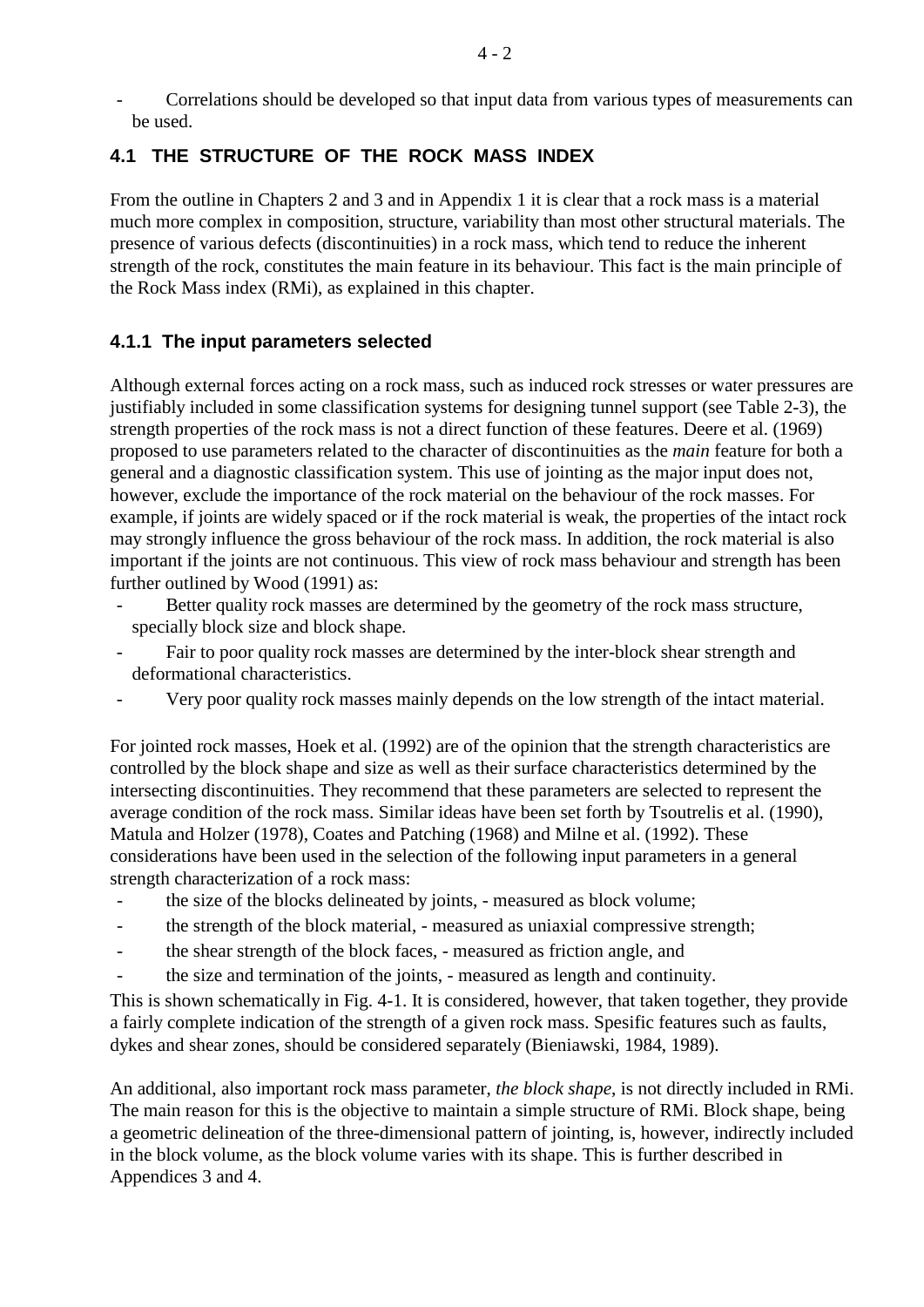

Fig. 4-1 An aggregate of blocks delineated by joints indicating the parameters selected for a general rock mass characterization

Numerical values alone are seldom sufficient for characterizing the properties of such a complex material as a rock mass. Therefore, numerical values should be accompanied by supplementary descriptions as presented in Appendix 3 where the requirements for extracting numerical values from descriptions are outlined.

#### **4.1.2 The Rock Mass index (RMi)**

The main principle in the development of RMi has been focussing on the effects of the defects in a rock mass in reducing the strength of the intact rock. The RMi is thus defined as

$$
RMi = \sigma_c \times JP
$$
 eq. (4-1)

Here  $\sigma_c$  = the uniaxial compressive strength of the intact rock material, and

 $JP =$  the jointing parameter, see Fig. 4-2. It is a reduction coefficient representing the block size and the condition of its faces represented by their friction properties and the size of the joints, see Fig. 4-1. The value of JP varies from almost 0 for crushed rocks to 1 for intact rock. Its value is found by combining the block size, and the joint conditions as described in the next section in this chapter.



Fig. 4-2 The principle of the RMi characterizing the material properties of a rock mass.

As may be noticed, RMi is not dimensionless, but has the units of  $\sigma_c$ . The individual input components of RMi, the rock strength, and the jointing features are measured and combined to deduce this rock mass strength. Results from large scale and field measurements of rock mass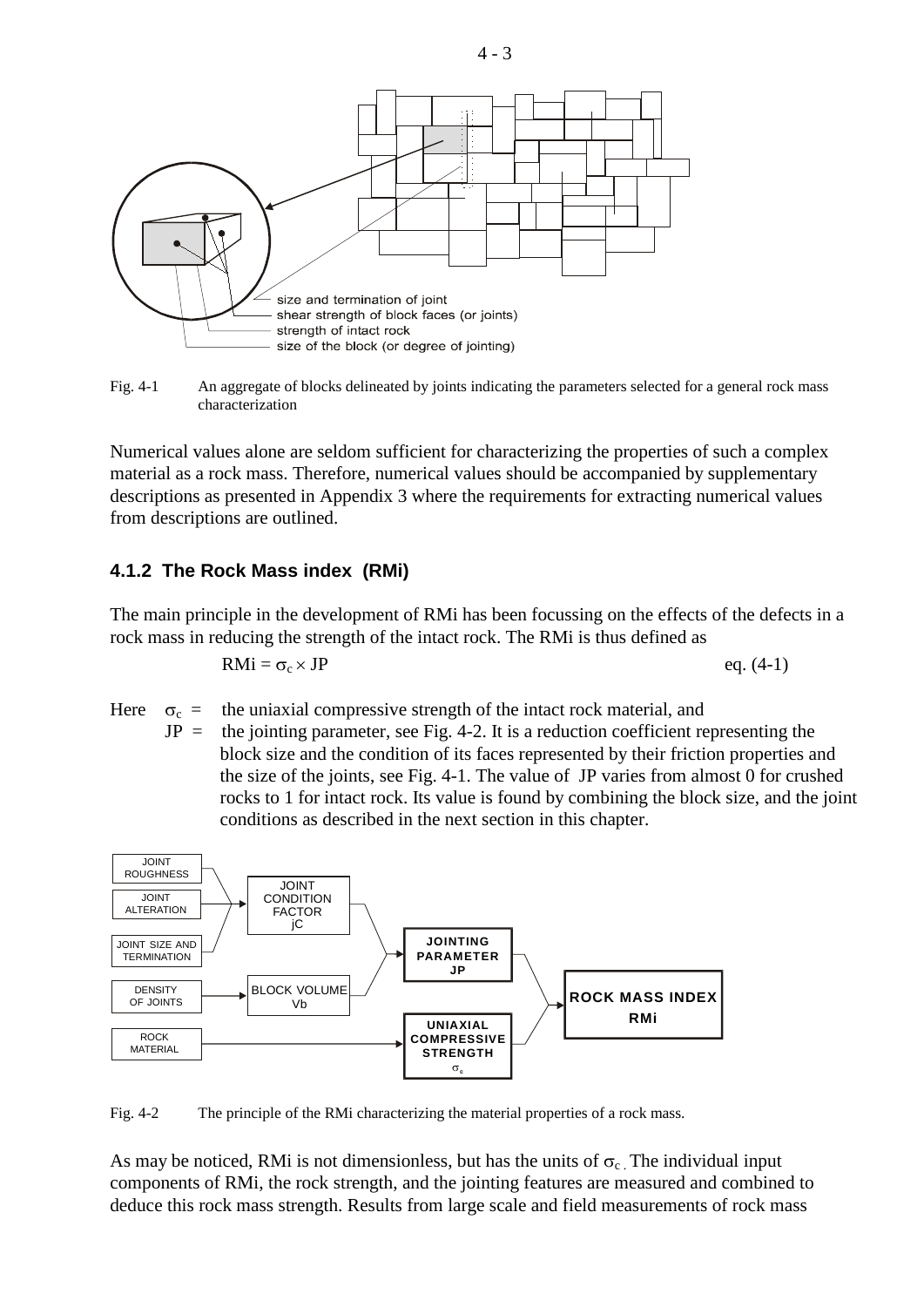strengths have been used to develop an expression for RMi as close as possible to reality. This is further described below in Section 4.2.

### **4.1.3 The combination of the input parameters**

The importance of the two main contributors to RMi, the compressive strength of intact rock  $(\sigma_c)$ and the jointing parameter (JP) is further described in this section.

The parameter for the rock material  $(\sigma_c)$ , the uniaxial compressive strength of intact rock, is used directly. Its value can be determined from laboratory tests. Estimates of  $(\sigma_c)$  can also be obtained as described in Appendix 3.

The jointing parameter (JP) is a combination of the block size, measured as its volume (Vb), and the joint condition factor (jC), see Fig. 4-2:

The block volume, Vb, is a measure of the degree of jointing or the density (amount) of joints. As it is a 3-dimensional measure, it indirectly also is an expression of the overall geometry of the rock mass. It can be determined from field measurements of the block dimensions as further described in Appendix 3.

The joint condition factor, jC, represents the inter-block frictional properties. Barton et al. (1974) have in their Q-system chosen the roughness and alteration factors (Jr and Ja) to represent the importance of dilatancy and shear strength of joints. The ratio of the two parameters (Jr/Ja) represents, with the ratings they are given in the Q-system, a fair approximation to the actual *shear strength properties* of the joint within normal variations of these factors (Barton et al, 1974; Barton and Bandis, 1990). It appears, therefore, logical to make use of the same values and combination of these parameters for the joint condition factor in the RMi $^{-1}$  $^{-1}$  $^{-1}$ 

A joint size factor (jL) has been chosen as a size correction factor for joints. The reason for this is the fact that larger joints have a markedly stronger impact on the behaviour of a rock mass than smaller. In addition, the continuity or termination of the joint has been included. This part of the factor is divided between joints that terminate in massive rock, i.e. discontinuous joints, and other joints. The effect of a discontinuous joint is much less as the failure plane must partly pass through intact rock.

The factors included in the joint condition factor are combined in the following way:

$$
jC = jL \times jR/jA \qquad \qquad eq. (4-2)
$$

- Here  $iR =$  the joint roughness factor of the joint wall surface and its planarity (similar to Jr in the Q-system),
	- $jA =$  the joint alteration factor, representing the character of the joint wall (the presence of coating or weathering and possible filling characteristics). It is similar to Ja in the Q system, and
	- $jL =$  the joint size and continuity factor.

The numeric values of these components of jC can be found from various field observations and measurements as described in Appendix 3.

<span id="page-3-0"></span><sup>—</sup> <sup>1</sup> The symbols Jr and Ja have been changed into jR and jA because some minor modifications have been made in their definitions.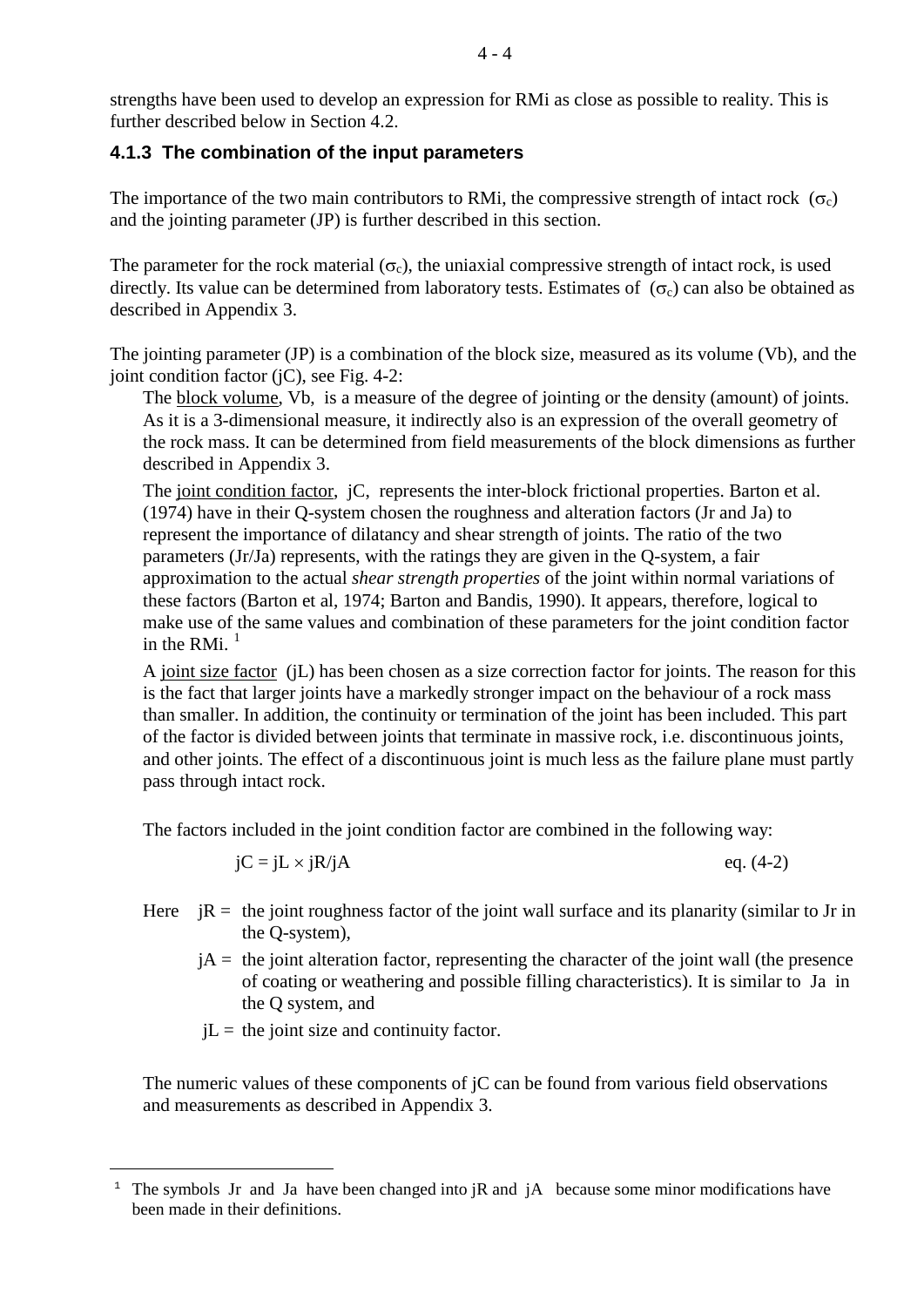#### **4.2 CALIBRATION OF RMi FROM KNOWN ROCK MASS STRENGTH DATA**

*"The purpose of science is to simplify, not to complicate. The function of an engineering geologist, geotechnical or rock engineer is to examine and observe the complex variables of an area or project site and from this effort arrive at a set of simple, significant generalizations".* Douglas A. Williamson and C. Rodney Kuhn (1988)

It is practically impossible to carry out triaxial or shear tests on rock masses at a scale similar to that of surface or underground excavations (Hoek and Brown, 1988). The numerous attempts made to overcome this problem by modelling generally suffer from the limitations and simplifications, which have to be made in order to permit construction of the models. Consequently, the possibility of predicting the strength of jointed rock masses on the basis of direct in situ tests or of model studies is very limited.

This problem resulted in that Hoek and Brown (1980), during development of the Hoek-Brown failure criterion for rock masses, had very few strength data available (see Section 8.1). Their criteria for jointed rock masses are, therefore, based almost wholly on the laboratory tests carried out on Panguna andesite described by Jaeger (1969). In addition to these data on the Panguna andesite, for working out the RMi it has been possible to make use of some few more results of triaxial laboratory tests on large scale samples of rock masses, including:

- clay schist, sandstone, and siltstone from various locations in Germany, and
- granite from the Stripa test mine, Sweden.

Also results from in situ tests of quartzitic sandstone in the Laisvall mine in Sweden, and a back analysis from a large slide in quartzite and schist in the Långsele mine in Sweden have been used in the calibration.

As the rock mass index is meant to express the compressive strength of a rock mass ( $\sigma_{cm}$ ) it can be expressed as RMi =  $\sigma_{cm} = \sigma_c \times JP$ . The uniaxial compressive strength of intact rock ( $\sigma_c$ ) is defined and can be determined within a reasonable accuracy. The jointing parameter (JP), however, is a combined parameter made up of the following features:

- the block volume (Vb) which can be found from measurements, and
- the joint condition factor  $(i)$  which is the result of three independent joint parameters (roughness, alteration and size).

The results from the tests and back analysis have been used to determine how Vb and jC can be combined to express JP (and RMi accordingly when  $\sigma_c$  is known). This calibration has been performed in the following way:

- 1. From the known results of the tests or back analysis, namely of
	- the uniaxial compressive strength of the rock mass ( $\sigma_{cm}$ ) and
	- the uniaxial compressive strength of the intact rock ( $\sigma_c$ )

the value of the jointing parameter is by definition

$$
JP = RMi/\sigma_c = \sigma_{cm}/\sigma_c \qquad \qquad \text{eq. (4-3)}
$$

- 2. Numerical characterizations have been made of the joints and the block characteristics in the actual rock mass 'sample' tested to find
	- the block volume (Vb), and
	- the joint condition factor (jC) found from eq.  $(4-2)$ .
- 3. The data from the tests described in Appendix 6 and shown in Table 4 -1 have been plotted on the diagram in Fig. 4-3. Log. scales have been used both for the jointing parameter (JP) along the x-axis and for the block volume (Vb) along the y-axis. As joint spacing (i.e. block size) generally has an exponential distribution (see Appendix 1, Section 5), the lines representing jC are expected to be straight.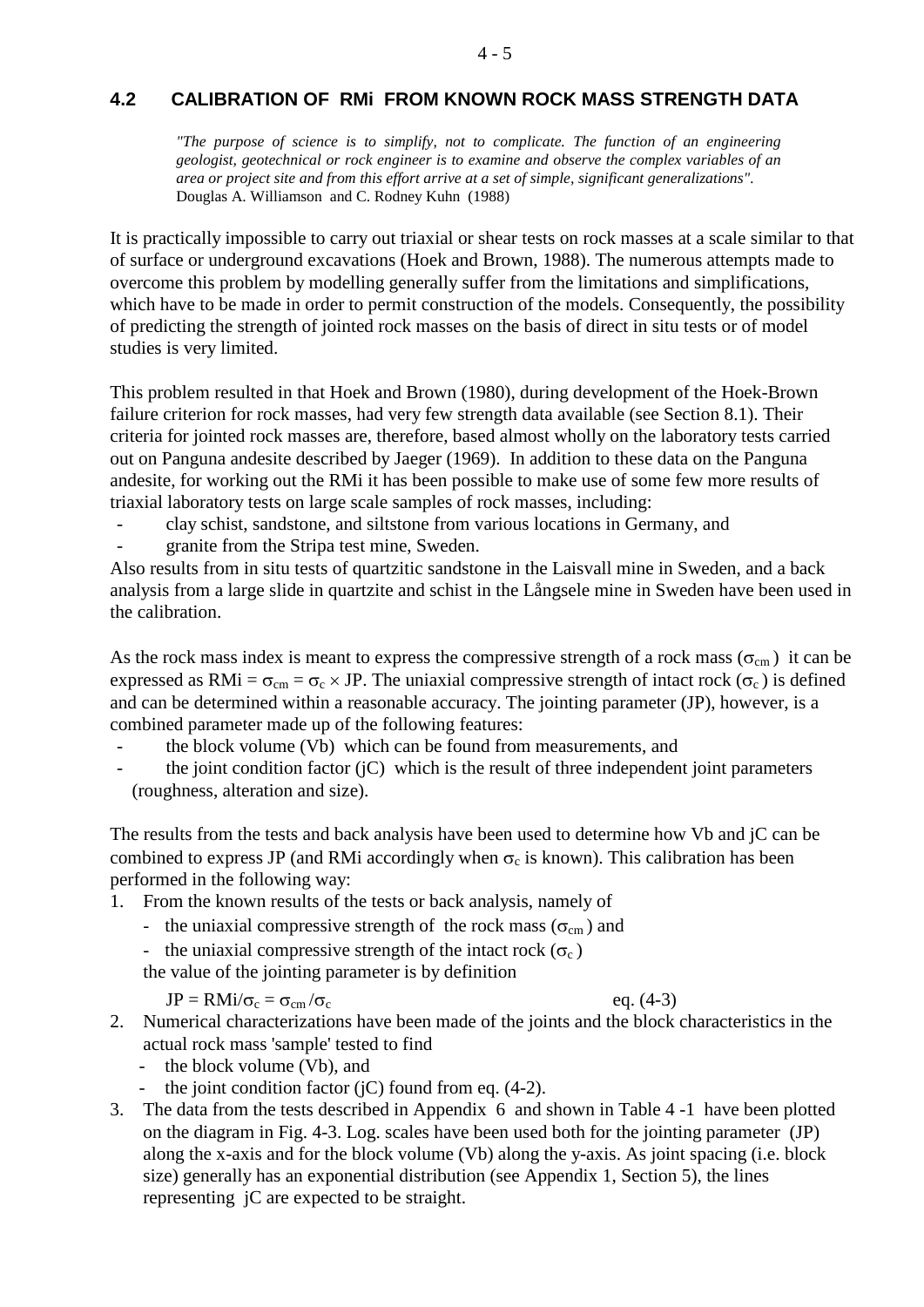4. From the values of block volume (Vb) and jointing parameter (JP) the position of the corresponding joint condition factor (jC) is found for each of the data sets. As a best fit to these data the lines representing jC have been drawn, as shown in Fig. 4-3.

TABLE 4-1 THE RESULTS FROM LARGE SCALE TESTS ON ROCK MASSES FURTHER DESCRIBED IN APPENDIX 6.

|                        | <b>Sample Location</b> | Rock type                              | $\sigma_{c}$ | jC          | Vb                         | J <sub>P</sub>        |
|------------------------|------------------------|----------------------------------------|--------------|-------------|----------------------------|-----------------------|
| $\mathbf{n}\mathbf{o}$ |                        |                                        | MPa          |             |                            |                       |
|                        | Panguna                | andesite                               | 265          | $4 - 6$     | $2 - 6$ cm <sup>3</sup>    | 0.014                 |
| 2                      | <b>Stripa</b>          | granitic rock                          | 200          | $1.5 - 2.5$ | $5 - 15$ dm <sup>3</sup>   | 0.04                  |
| 3                      | Laisvall mine          | sandstone                              | 210          | $0.75 - 1$  | $0.1 - 0.3$ m <sup>3</sup> | 0.095                 |
| 4                      | Långsele mine          | grey schist, greenstone                | $110 - 1600$ | $2 - 0.3$   | $8 - 20$ dm <sup>3</sup>   | 0.01                  |
| 5 a                    | Thüringer wald         | clay-schist                            | 55           | $1.5 - 2$   | $5 - 10$ dm <sup>3</sup>   | $0.055$ <sup>*)</sup> |
| 5 b                    | $^{\prime\prime}$      | $^{\prime\prime}$<br>$^{\prime\prime}$ | 100          | $2 - 2.5$   | $5 - 10$ dm <sup>3</sup>   | $0.08$ **)            |
| 6                      | Hessen                 | sandstone/claystone                    | 10.5/4.8     | $5 - 10(?)$ | $1 - 5 dm3$                | 0.17                  |
|                        | Hagen                  | siltstone                              | 65           | $3.5 - 4.5$ | $5 - 10$ dm <sup>3</sup>   | 0.10                  |

 $*$ ) Tests parallel to schistosity  $*$  Tests normal to schistosity



Fig. 4-3 The connection between block volume, joint condition and jointing parameter determined from plotting of the data sets described in Appendix 6.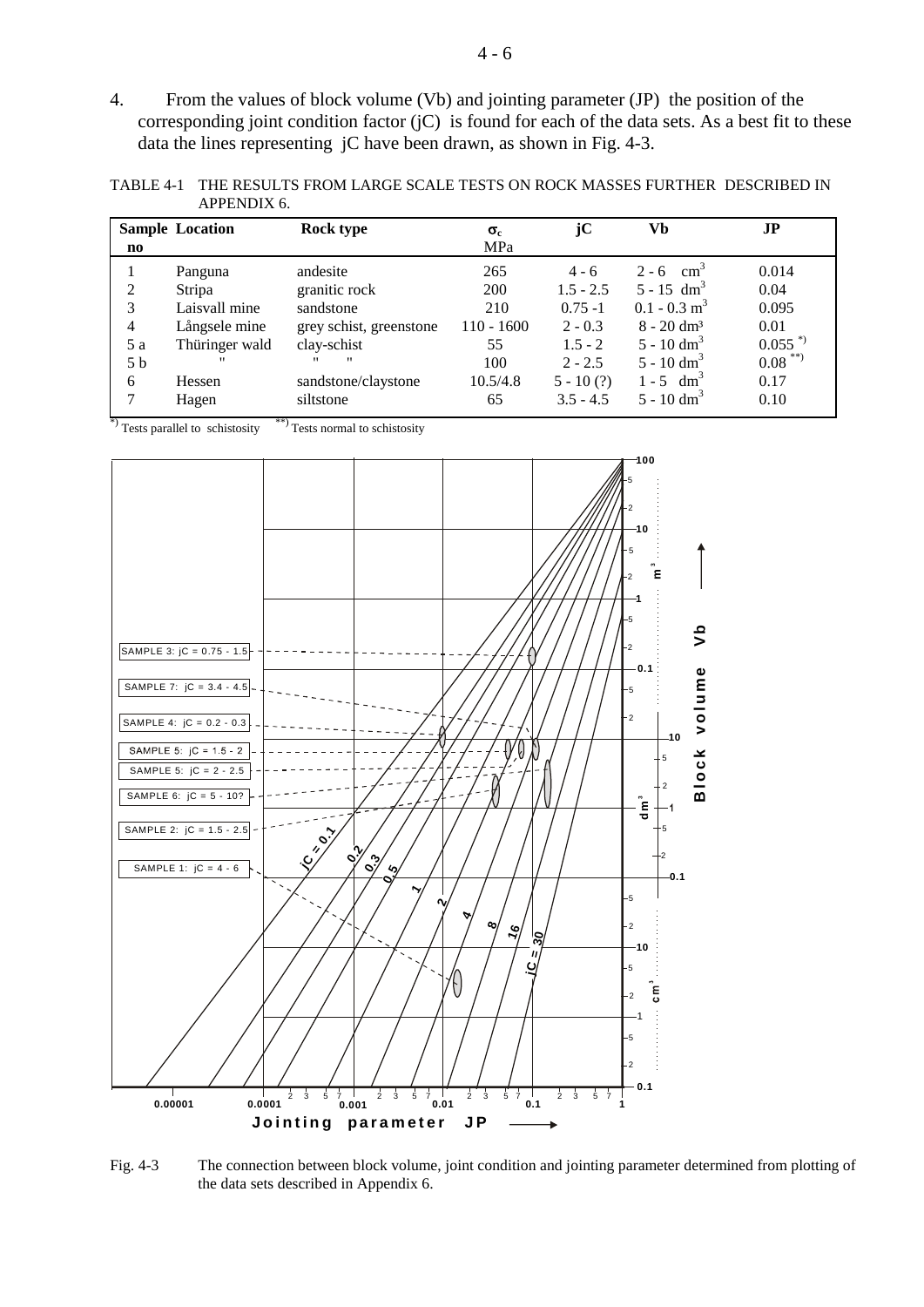T Reduction factor for  $\sigma_c$ in massive rock LONG<br>BLOCKS COMPACT **ONG&FL/**<br>BLOCKS **REI AT** FLAT<br>BLOCKS 0.1 0.2 0.3 0.5 0.7 1 100 0.8  $\Lambda$ 1 **Average joint spacing (m)**  $\begin{bmatrix} 0.8 \\ -1 \end{bmatrix}$  approx. scale effect of compressive strength ( $\sigma_c$ ) 1 5 0.6 rock assive rock **olumetric joint count** (joints/m ) **b )**  $1$ ო 1.5  $-0.5$ ng  $\overline{2}$  **(V** 1.5 spaci massive  $\Omega$ n 2 1.5  $\mathfrak{D}$ 0.3 5 **E**2 ioint **M** 3 ໊∈ 3  $\frac{2}{3}$   $\sqrt{3}$ 2 **U**  $-0.2$ **L** 4 3 Average **O** 4 5 **V** 5 4  $\overline{0}$ 5 6 6 **K** 5 **D** 2  $-0.1$ **Q**  $\mathbf c$ 8 6 **R O** S 8 0.08  $10$ **L** 8 10 5 **B**0.06 **V**10 15 0.05 75 2 15  $-0.04$ 10 20 15 20 8 5  $-0.03$ **4** 20 30 30 2 25  $0.02$ 30 Ε t 50 5 50 60 60 50 2  $-0.01$  $60 - 480$ 80  $0.1$  $\frac{9 \text{ n}}{6} = 150 - 200$ 100 VC 30-1 **1** 80 100 5  $2$  joint sets<br>( $\beta = 75 - 100$ ) 100  $\sqrt{2}$  $\overline{2}$  $\overset{\sim}{\rightarrow}$ 3 joint sets<br>: 50 - 60) C  $3$  or more joint sets<br>( $\beta$  = 27 - 35) ົ 5 ე - ვე<br>(მ = ა Έ 2  $\mathcal{S}^{\mathcal{C}}$ 5  $\boldsymbol{u}$  $\overline{O}$ 2  $0.1$ 2 3 5 7 2 3 5 7 2 3 5 7 2 3 5 7 2 3 5 7 2 3 5 7  $\overline{1}$ **JOINTING PARAMETER**  $(JP)$ 

Fig. 4-4 Diagram for finding the value of the jointing parameter (JP) from the joint condition factor (jC) and various measurements of jointing density (Vb, Jv, RQD).

Examples shown in Fig. 4-4:

- **1:** For  $Vb = 0.00005$  m<sup>3</sup> (50 cm<sup>3</sup>) and jC = 0.2 the JP = 0.0006;
- 2: For two joint sets with  $jC = 1.5$  and the volumetric joint count  $Jv = 3.3$  the  $JP = 0.3$ ;
- **3:** For one joint set with spacing  $S = 0.25$  m and  $jC = 8$  the JP = 0.5 (determined by the scale effect of compressive strength in massive rock)
- **4:** For  $RQD = 50$  and  $jC = 1$  the  $JP = 0.03$ .

The jointing parameter can also be determined by the following expression which has been derived from the lines representing jC in Fig. 4-3:

 $4 - 7$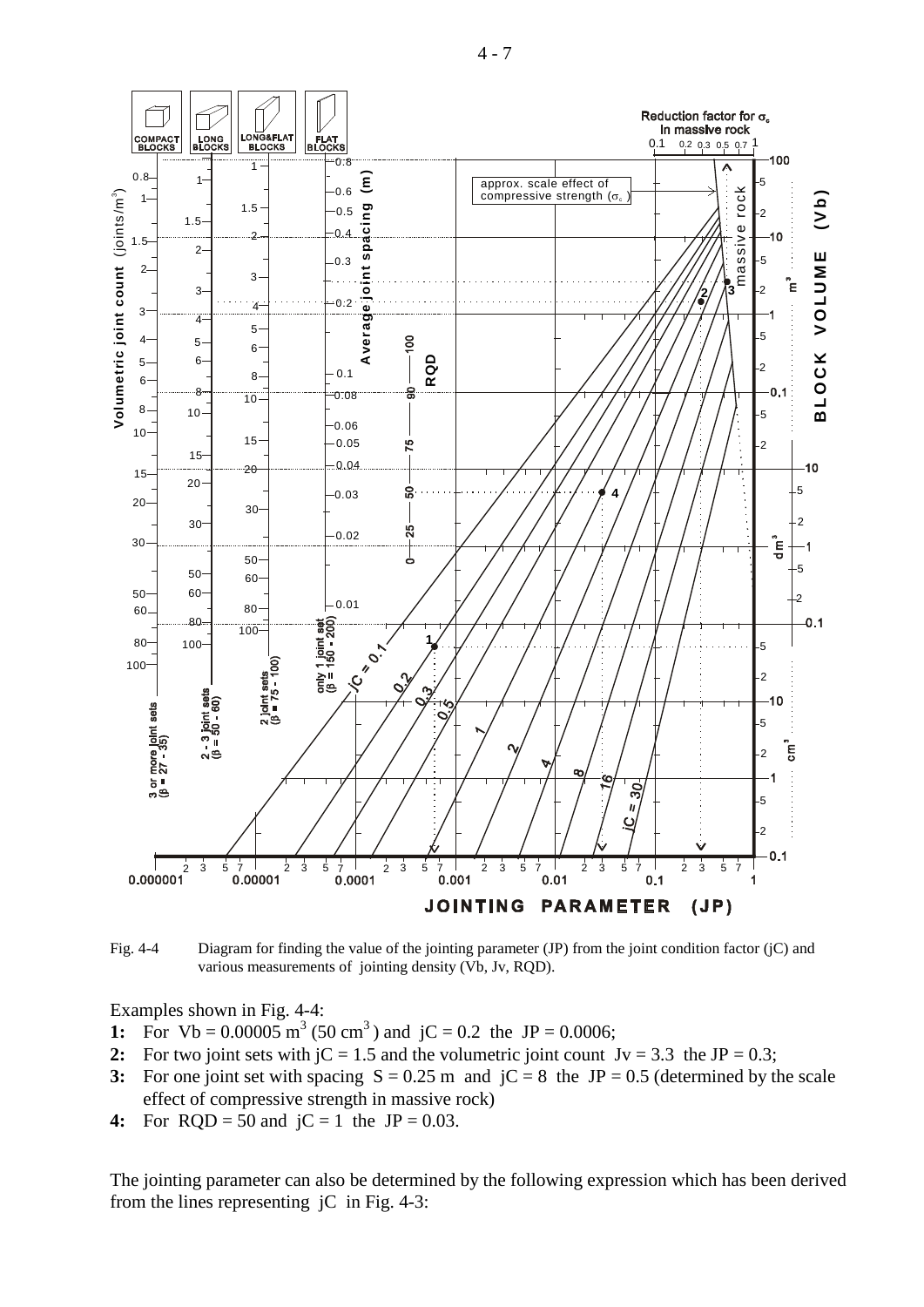$$
JP = 0.2\sqrt{jC} \times Vb^{D}
$$
 eq. (4-4)

where  $Vb =$  the block volume, given in m<sup>3</sup>, and  $D = 0.37$  jC<sup>-0.2</sup>, which has the following values:

|  |  | $\mid$ D = $\mid$ 0.586 $\mid$ 0.488 $\mid$ 0.425 $\mid$ 0.392 $\mid$ 0.37 $\mid$ 0.341 $\mid$ 0.322 $\mid$ 0.308 $\mid$ 0.297 $\mid$ 0.25 $\mid$ 0.258 $\mid$ 0.225 $\mid$ 0.213 $\mid$ 0.203 |  |  |  |  |  |  |
|--|--|------------------------------------------------------------------------------------------------------------------------------------------------------------------------------------------------|--|--|--|--|--|--|

Fig. 4-4 shows the same diagram where also other measurements than block volume can be applied directly. These are located in the upper left part of the figure. Here, the volumetric joint count (Jv) for various block shapes can be used instead of the block volume. Also, RQD can be used directly with the limitations of the accuracy in this measure as given in Appendix 4.

RMi is a material characterization of the structural material called "rock mass" as it involves only its inherent features. As it has a general form, RMi is not a quality characterization, but merely, within its limitations, a rock mass index strength, as further outlined in Section 4.5. The classification presented in Table 4-2 is suggested for RMi.

|                      | <b>CHARACTERIZATION</b>               |                           |  |  |
|----------------------|---------------------------------------|---------------------------|--|--|
| Term for RMi         | Term related to rock<br>mass strength | <b>RMi VALUE</b><br>(MPa) |  |  |
| <b>Extremely low</b> | Extremely weak                        | < 0.001                   |  |  |
| Very low             | Very weak                             | $0.001 - 0.01$            |  |  |
| Low                  | Weak                                  | $0.01 - 0.1$              |  |  |
| Moderately high      | Moderately strong                     | $0.1 - 1$                 |  |  |
| High                 | Strong                                | $1 - 10$                  |  |  |
| Very high            | Very strong                           | $10 - 100$                |  |  |
| Extremely high       | Extremely strong                      | >100                      |  |  |

TABLE 4-2 CLASSIFICATION OF THE RMi

For the most common joint conditions where  $jC = 1 - 2$ , the jointing parameter will vary between  $JP = 0.2 \text{ Vb}^{0.37}$  and  $JP = 0.28 \text{ Vb}^{0.32}$ . For  $jC = 1.75$  the jointing parameter can simply be expressed as

$$
JP = 0.25 \frac{\sqrt[3]{Vb}}{}
$$
eq. (4-5)

and for  $iC = 1$ :

 $JP = 0.2 Vb^{0.37}$  eq. (4-6)

The graphical solution of eq. (4-6) is presented in Fig. 4-6, from which estimates of RMi can be quickly made from the block volume and the uniaxial compressive strength of the rock

As shown in Fig. 4-5 significant *scale effects* are generally involved when a 'sample' is enlarged from laboratory size to field size. After the calibration described above, RMi is tied to large samples where the scale effect has been included in JP. The joint size factor (jL) is also a scale variable. For massive rock masses, however, where the jointing parameter JP  $\approx$  1 the scale effect for the uniaxial compressive strength ( $\sigma_c$ ) must be accounted for, as  $\sigma_c$  is related to a 50 mm sample size. Barton (1990) suggests from data presented by Hoek and Brown (1980) and Wagner (1987) that the actual compressive strength for large 'field samples' with diameter (d is measured in mm) may be determined from

$$
\sigma_{\rm c}f = \sigma_{\rm c}f(50/\rm d)^{0.2} = \sigma_{\rm c}f(0.05/\rm Db)^{0.2} = \sigma_{\rm c}f(50 \times f_{\rm \sigma}) \qquad \text{eq. (4-7)}
$$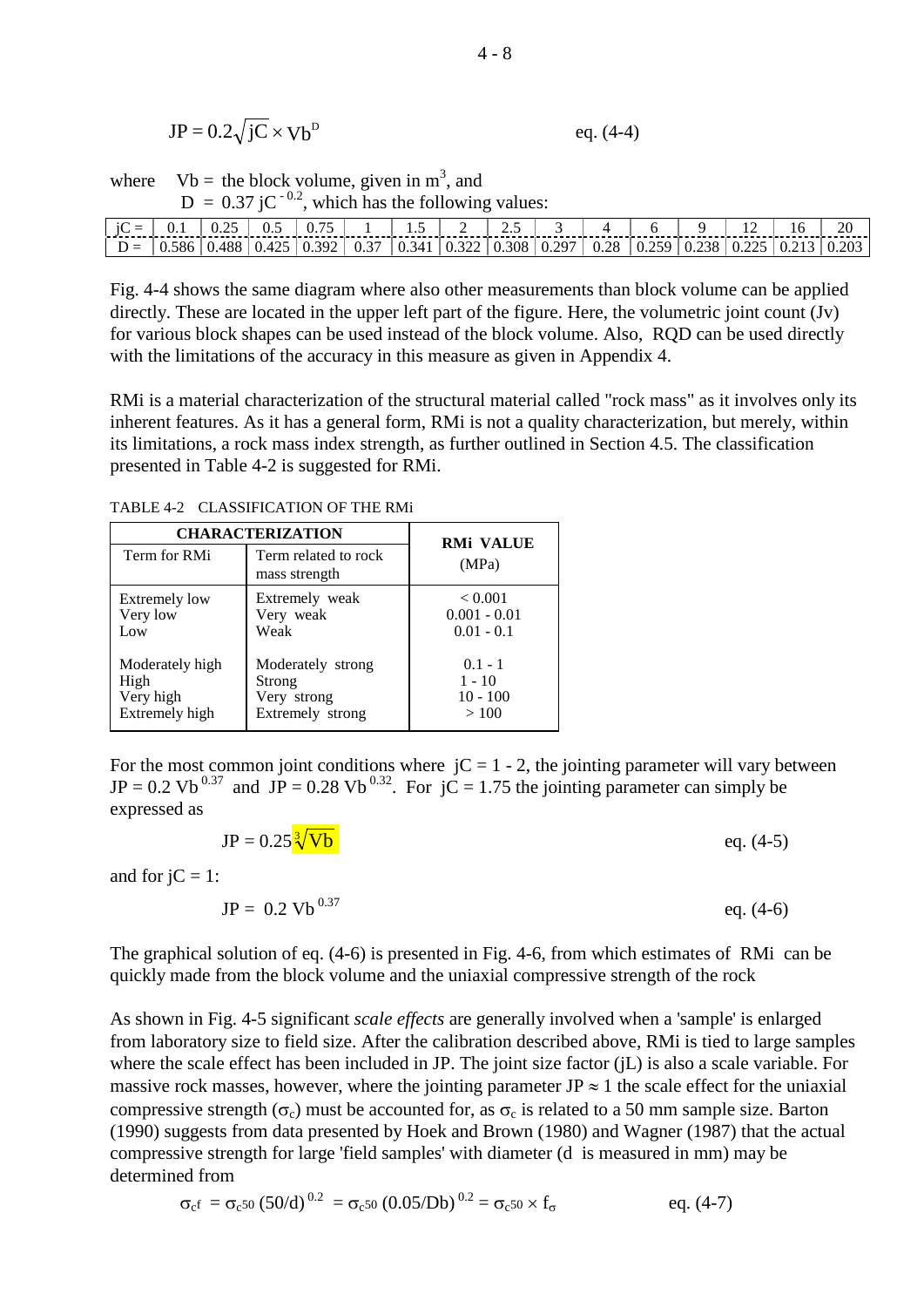

where  $\sigma_{c50}$  = the uniaxial compressive strength for 50 mm sample size, and  $f_{\sigma} = (0.05/Db)^{0.2}$  is the scale factor for compressive strength

Fig. 4-5 Empirical equations for the scale effect of uniaxial compressive strength (from Barton, 1990, based on data from Hoek and Brown, 1980 and Wagner, 1987). Barton suggests to apply a value of 0.2 for the exponent.



Fig. 4-6 RMi for 'common' joint condition  $(jC = 1 - 2)$  based on the uniaxial compressive strength of intact rock and the block volume. Example: for Vb =  $0.2$  m<sup>3</sup> and  $\sigma_c = 100$  MPa the RMi = 25 MPa.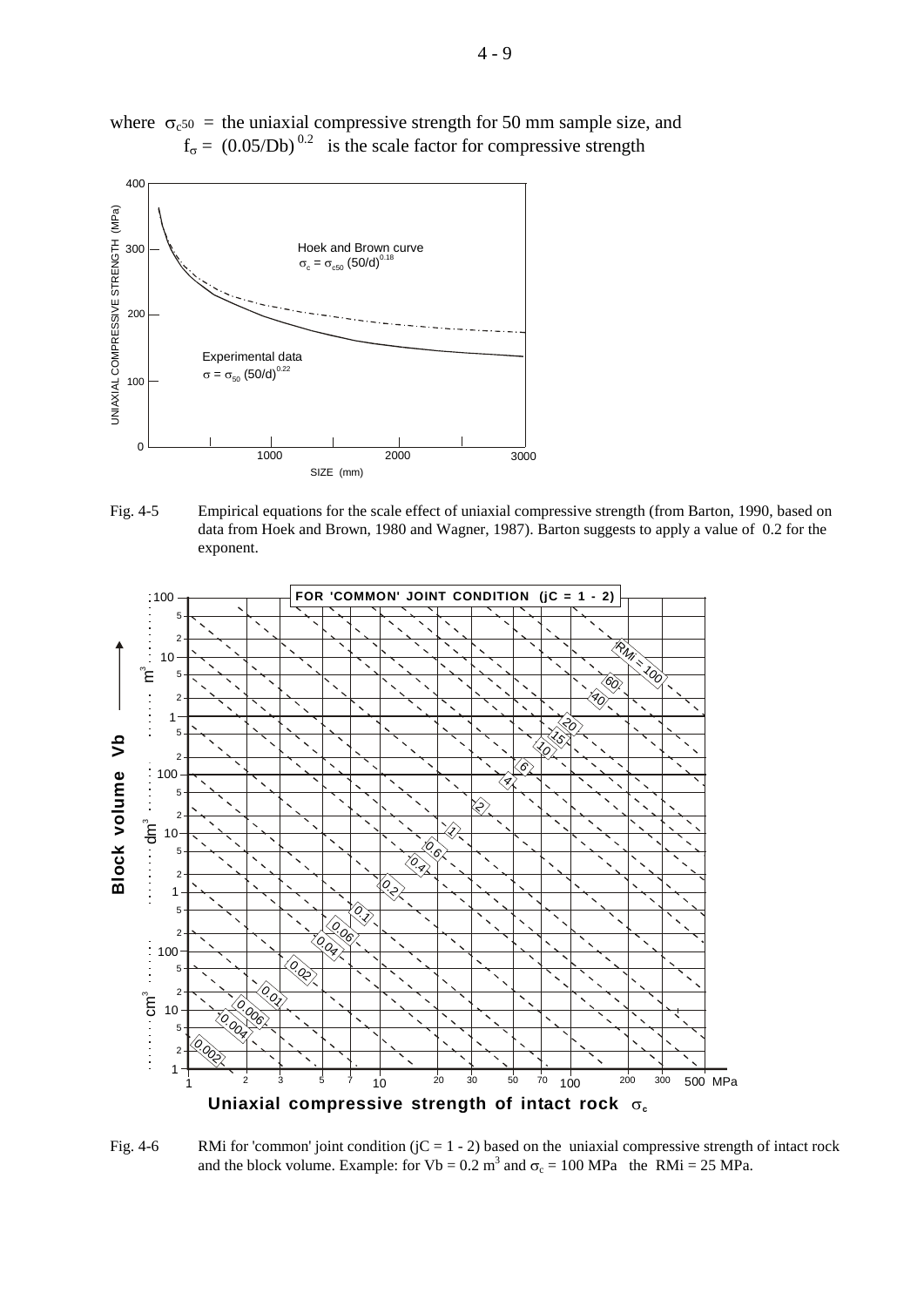Eq. (4-7) is valid for sample diameter up to some metres, and may therefore be applied for massive rock masses as indicated in Fig. 4-4. The block diameter (Db) may be found from

$$
Db = \frac{\beta_o}{\beta} \sqrt[3]{Vb} = \frac{27}{\beta} \sqrt[3]{Vb}
$$
 (eq. (6-8))

as presented in Appendix 3 and in Chapter 6, or more approximately as  $Db = \sqrt[3]{Vb}$ or simply by applying the spacing for the main joint set.

#### **4.3 NUMERICAL VALUES OF THE INPUT PARAMETERS TO RMi**

The various parameters used in RMi are shown in Fig. 4-2. Several simplifications had to be made in its structure to maintain an overview of the many properties of a rock mass. The volumes involved in a rock excavation and the size of the input parameters are generally so large that their numerical values mainly have to be determined from field observations. An exception is the compressive strength of intact rock. Well defined and practical usable descriptions are important for a good result. In this section it is shown how the ratings of these parameters have been determined. A more detailed description on how to find the values of these parameters is given in Appendix 3.

#### **4.3.1 The compressive strength of intact rock (**σ**c )**

Several authors have stressed the importance of compressive strength of rock material as a classification parameter (Deere et al., 1969; Coates, 1964; Bieniawski, 1973, 1984, 1989; Piteau, 1970).



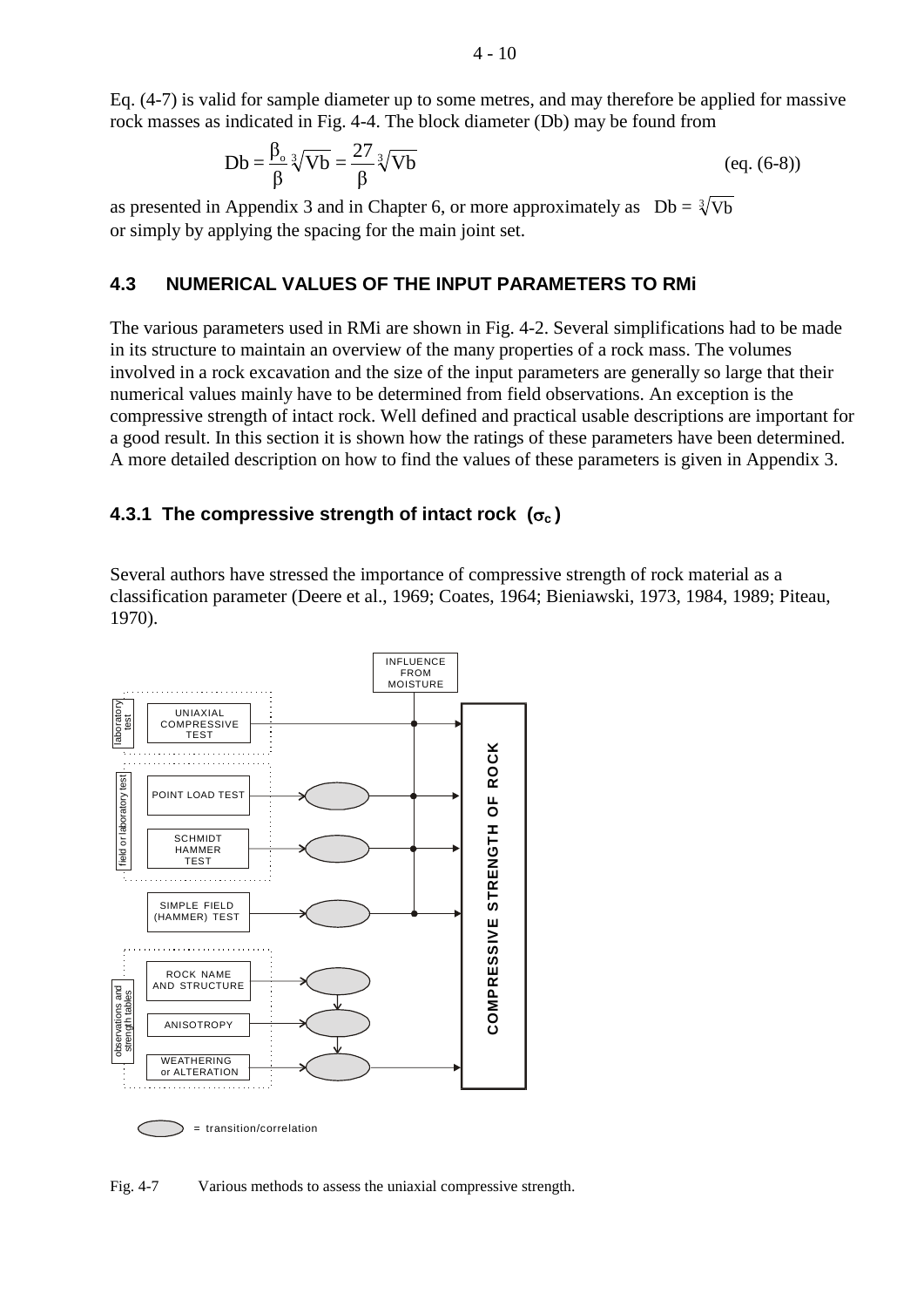The uniaxial compressive strength of rock can be determined in the laboratory according to the specifications given by the ISRM. Other ways of assessing this strength is indicated in Fig. 4-7. Wet specimens are used where the location of interest is below the ground water table. It should be noted whether the strength value used represents wet or dry conditions. Where no indication is given, dry specimens have normally been tested.

Where anisotropic rocks occur, *the lowest compressive strength should be applied* which generally will be a test direction at  $25 - 45^{\circ}$  to the schistocity or layering as outlined in Appendix 3, Section 1.

The value of the uniaxial compressive strength ( $\sigma_c$ ) in MPa from a 50 mmdiameter sample, is applied directly in RMi. For massive rocks (see Fig. 4-4) the scale effect of  $\sigma_c$  shown in eq. (4-7) should be applied.

# **4.3.2 The block volume (Vb)**

The discontinuities cut the rock masses in various directions and delineate a bulk unit, which is simply referred to as the block. The block size is, therefore, intimately related to the degree of jointing. Each one of such blocks is more or less completely separated from others by various types of discontinuities. If all blocks in a rock mass volume could be measured or "sieved", a block size distribution similar to that for granular soils is found (Fig. 4-8).



Fig. 4-8 Example of block size distribution

A great variation range will mostly be found between the sizes of the smaller and the larger blocks in a location; the characterization of the block size should, therefore, indicate their size range. Simplifications have often to be made during this measurement, as it is not possible to measure all blocks and their dimensions. Block size is, however, often the most important parameter in the RMi, and emphasis should be placed on this measurement. Possible ways for estimating the block volume are shown in Fig. 4-9.

The block volume (Vb) is used directly in the calculation of the jointing parameter (JP). As shown in Appendix 3, it can also be found from other measurements of the jointing density such as the volumetric joint count (Jv) and the rock quality designation (RQD). An improved technique for block size registration in surfaces and drill cores - the weighted joint measurement - is developed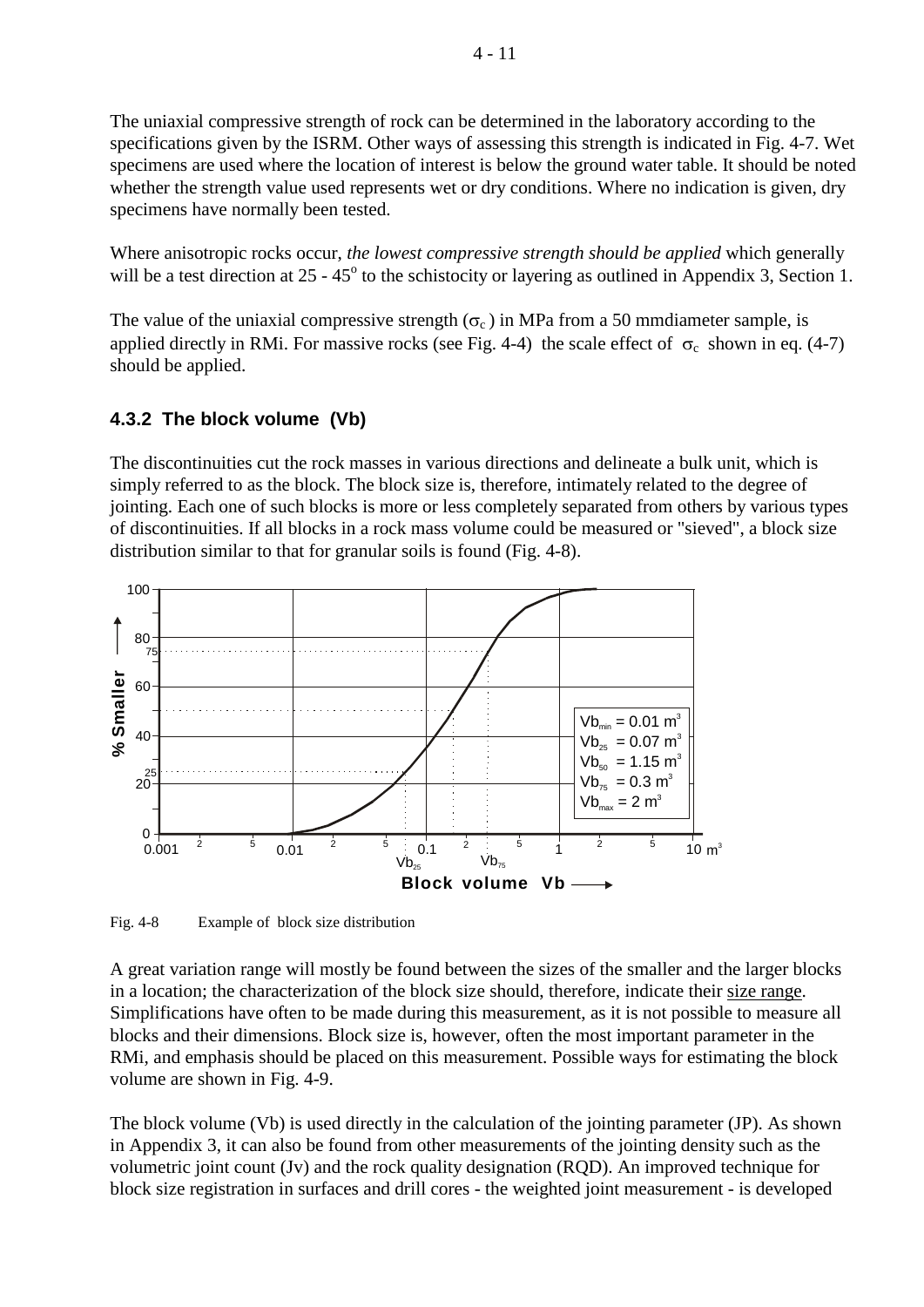and described here together with a method for finding the block volume from refraction seismic measurements.



Fig. 4-9 Various methods to assess the block volume (Vb). See Appendix 3, Section 3.

# **4.3.3 The joint condition factor (jC)**

The joint condition factor is meant to represent the friction properties of the block faces (i.e. joints) and the relative scale effect imposed by the joints.

The works of Patton (1966) have emphasized the importance of the surface characteristics of joints in determining their shear strength. Of particular importance was Patton's recognition that the shear resistance resulting from asperities on the joint surfaces had to be overcome during deformation either by sliding over or by shearing through.

The strength of the rock in which the discontinuities occur, has a direct bearing on the strength characteristics of the discontinuities, particularly where the walls are in direct rock to rock contact as in the case of unfilled joints ( ISRM, 1978). The nature of *asperities*, particularly those of roughness and hardness, are likely to be dependent on the mineralogical and lithological make-up of the rock. Mineral *coatings* will affect the shear strength of discontinuities to a marked degree if the walls are planar and smooth (Piteau, 1970).

The distance between the two matching joint walls controls the extent to which these can interlock. In the absence of interlocking, the shear strength of the joint is that of the filling material. As separation decreases, the asperities of the rock wall gradually become more interlocked, and both the filling and the rock material contribute to the shear strength. According to Barton et al. (1974) the function  $tan^{-1}(Jr/Ja)$  in the Q system is a fair approximation to the friction angle of the joint. As shown in Appendix 3, the ratio jR/jA is similar to the ratio Jr/Ja.

The author has experienced during several years of geological engineering practice that the length of joints often has a significant influence on the behaviour of rock masses. Both Lardelli (1992) and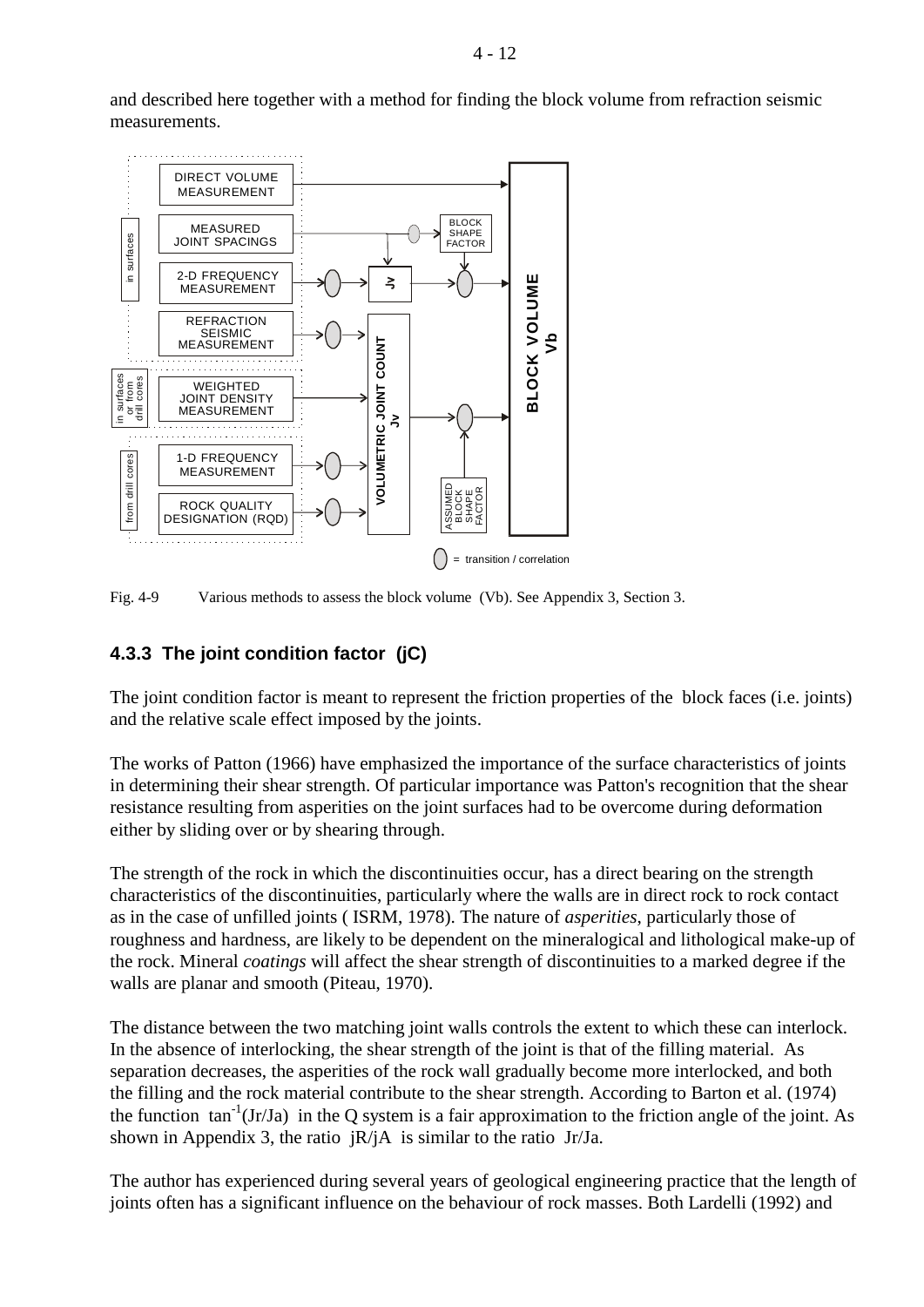Kleberger (1992) have also stressed the importance of this observation, in particular the difference between partings and normal joints.

The properties or effects of a joint depend therefore on the following basic factors (Bieniawski, 1984; Piteau, 1970):

- 1. The *condition of the joint*, i.e.
	- − The strength (hardness) of the wall rock material in *clean* joint surfaces, or the friction angle of the minerals in the coating.
	- − Weathering of the wall rock of the planes of weakness.
	- − The small scale asperities and large scale planarity of the joint surface (unevenness and waviness).
	- − The distribution, thickness and nature of the gouge materials in *filled* joints.
	- − Size (persistence) and termination of the joint.
- 2. The *external features*, such as
	- − The shear movement that has occurred.
	- − The presence or absence of water on the joint.

Each of the following three main parameters representing the joint condition is given a numerical value from well defined and simple field registrations based mostly on existing methods:

- A. *The roughness factor* (jR) representing the unevenness of the joint surface which consists of:
	- − the smoothness (js) of the joint surface, and
	- − the waviness (jw) or planarity of the joint wall.
- B. *The alteration factor* (jA) expressing the characteristics of the joint (Barton 1974):
	- − the strength of the wall rock, or
	- − the thickness and strength of a possible filling.
- C. *The size factor* (jL) representing the influence of the size and termination of the joint.

The joint condition factor is found from the following expression:

$$
jC = jL \times jR/jA = jL(is \times jw)/jA
$$
eq. (4-8)

Often, rough and inexpensive investigations are carried out where only an approximate estimate of the rock mass characteristics is sufficient. In such cases, there is often limited information on the parameters in jC. The parameters included in this factor have each been given unit values for common occurrences. Most commonly the value of  $iC = 1.5 - 2$ ; using  $iC = 1$  may generally be somewhat conservative, i.e. 'on the safe side'.

This entails that rough characterization of RMi can be made even if some of the parameters in the joint condition are absent. The RMi value will, of course, be less accurate in such cases. The benefit of this is that where the jointing condition is not known - for example in the case of refraction seismic measurements - the RMi can be estimated (of course, with limited accuracy) from input of only the rock strength and block size alone.

### 4.3.3.1 The joint roughness factor (jR)

The roughness factor is, as mentioned, similar to Jr in the Q-system. Roughness here includes both the small scale asperities (smoothness) on the joint surface and the large scale planarity of the joint plane (waviness). It has been found appropriate to divide the roughness into these two different features, as it is often easier to characterize them separately in the joint survey.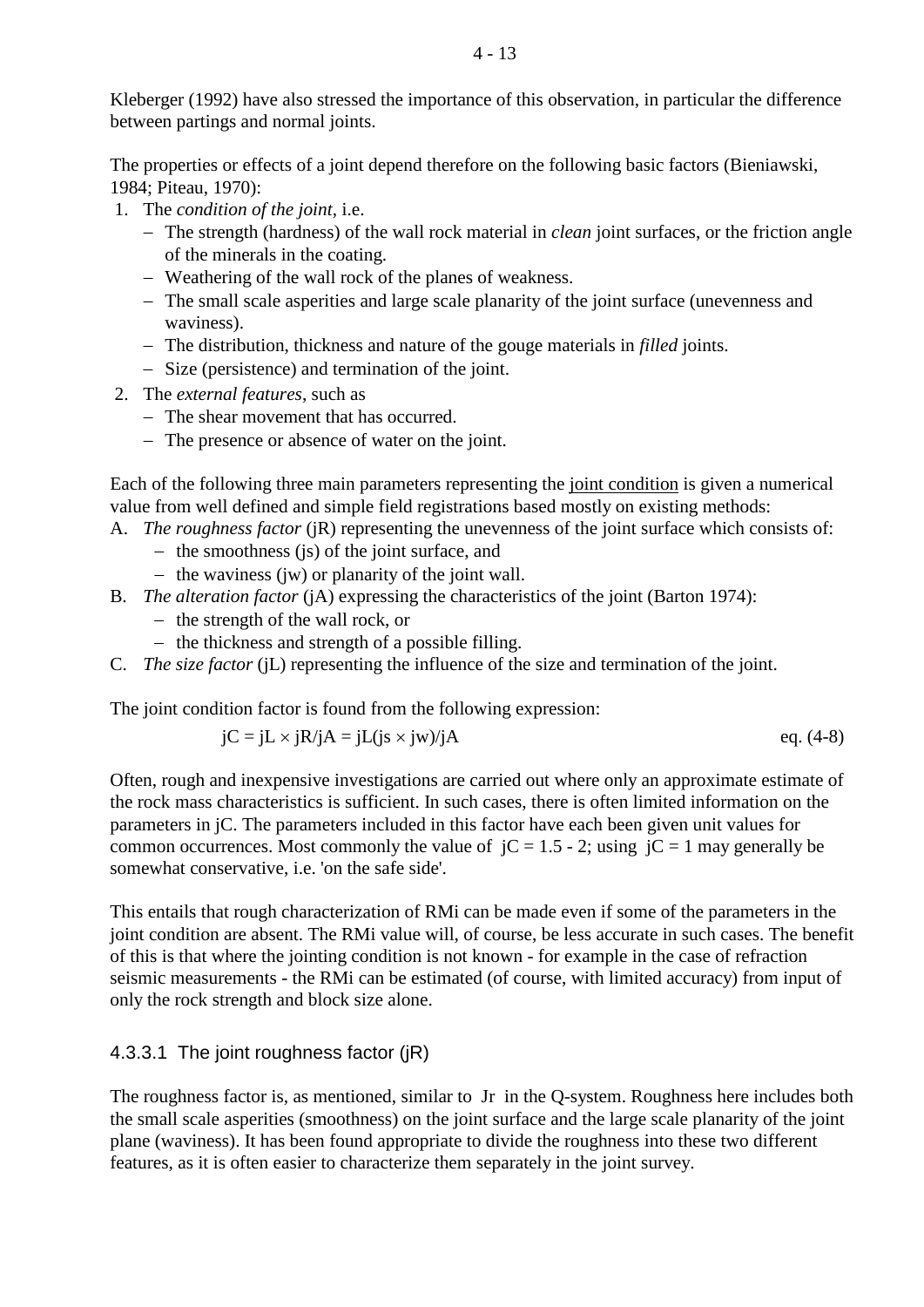Surface *smoothness* or unevenness is the nature of the asperities in the joint surface, which can be felt by touch. This is an important parameter contributing to the condition of joints. Asperities that occur on joint surfaces interlock, if the surfaces are clean and closed, and inhibit shear movement along joint surfaces. Asperities usually have a wave length and amplitude measured in millimetres and are readily apparent on a core-sized exposure of a discontinuity. The applicable descriptive terms are defined in Table 4-3.

TABLE 4-3 CHARACTERIZATION OF THE SMOOTHNESS FACTOR (js). THE DESCRIPTION IS PARTLY BASED ON BIENIAWSKI (1984) AND BARTON ET AL. (1974).

| <b>TERM</b>    | <b>DESCRIPTION</b>                                                                                                                                                 | factor js   |
|----------------|--------------------------------------------------------------------------------------------------------------------------------------------------------------------|-------------|
| Very rough     | Near vertical steps and ridges occur with interlocking effect on the<br>joint surface.                                                                             | 3           |
| Rough          | Some ridge and side-angle steps are evident; asperities are clearly<br>visible; discontinuity surface feels very abrasive (like sandpaper<br>grade approx. $<$ 30) | 2           |
| Slightly rough | Asperities on the discontinuity surfaces are distinguishable and can<br>be felt (like sandpaper grade approx. 30 - 300).                                           | 1.5         |
| Smooth         | Surface appear smooth and feels so to the touch (smoother than sand-1)<br>paper grade approx. 300).                                                                |             |
| Polished       | Visual evidence of polishing exists, or very smooth surface as is of-<br>ten seen in coatings of chlorite and specially talc.                                      | 0.75        |
| Slickensided   | Polished and often striated surface that results from friction along<br>a fault surface or other movement surface.                                                 | $0.6 - 1.5$ |

*Waviness* of the joint wall appears as undulations from planarity. It is defined by

$$
U = \frac{\text{max. amplitude } (a_{\text{max}}) \text{ from planarity}}{\text{length of joint } (Lj)}
$$

The maximum amplitude or offset  $(a<sub>max</sub>)$  can be found using a straight edge which is placed on the joint surface. The length of the edge should be of the same size as the joint, provided that this is practically possible. As the length of the joint seldom can be observed or measured, simplifications in the determination of (U) have to be done. A procedure described by Piteau (1970) can be applied with a standard 0.9 m long edge. Barton (1982) has used a length of 200 mm for joint roughness coefficient (JRC) measurements. For the smallest joints even shorter lengths can be applied. The simplified waviness or undulation is found as

$$
u = \frac{\text{measured max. amplitude (a)}}{\text{measured length along joint (L)}}
$$

The ratings of the waviness factor are shown in Table 4-4. Often it is found sufficient to determine the waviness by visual observation as described in Appendix 3, because undulation measurements are time-consuming.

TABLE 4-4 CHARACTERIZATION OF WAVINESS FACTOR (jw).

| <b>TERM</b>                | undulation $(u)$ | waviness factor $(iw)$ |
|----------------------------|------------------|------------------------|
| Interlocking (large scale) |                  |                        |
| Stepped                    |                  | 2.5                    |
| Large undulation           | $u > 3\%$        |                        |
| Small undulation           | $u = 0.3 - 3\%$  | 1.5                    |
| Planar                     | $u < 0.3\%$      |                        |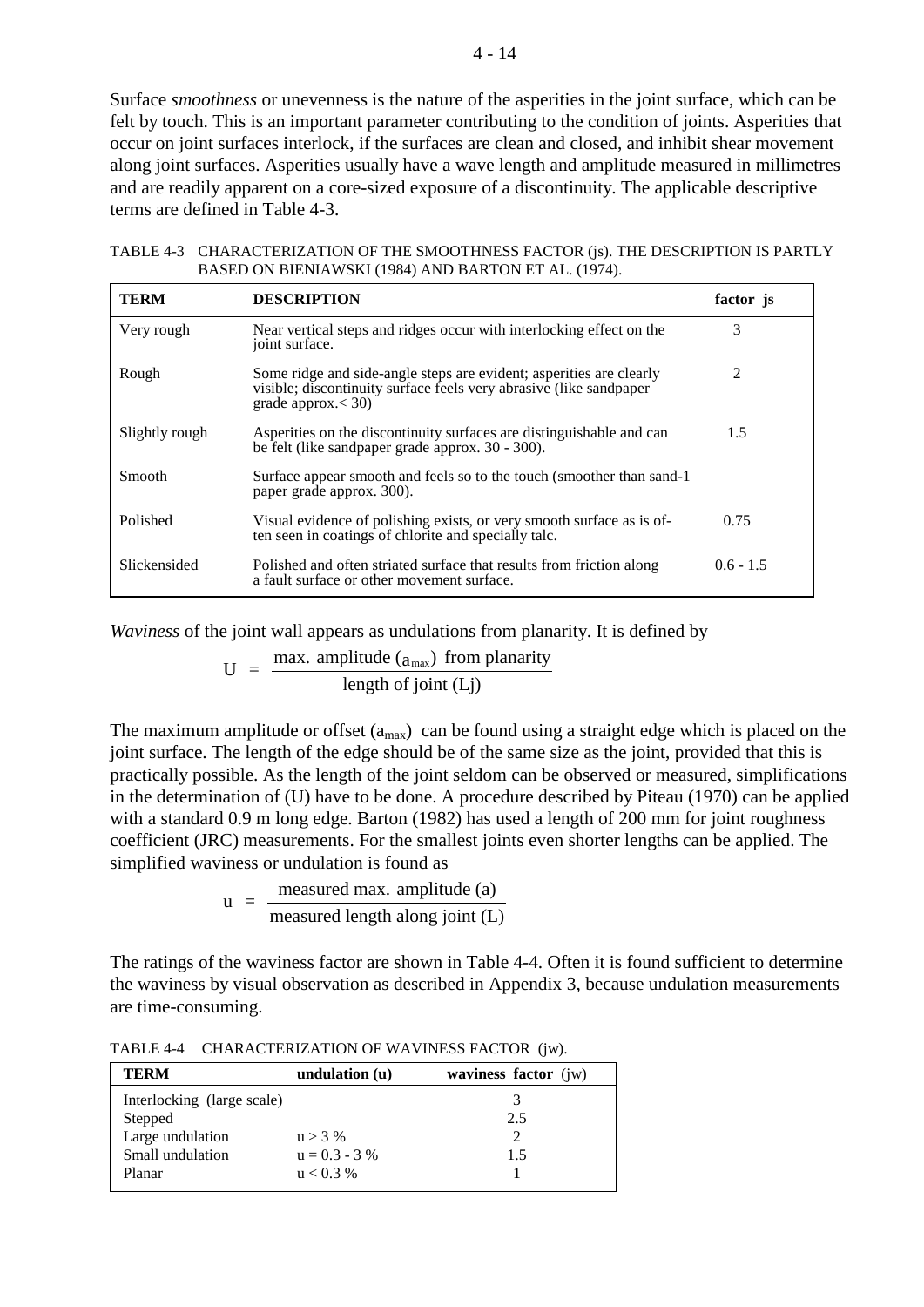The joint roughness factor is found from  $iR = js \times jw$ , or it can also be determined from Table 4-5. As the ratings of these parameters are based on the Q system, the joint roughness factor (Jr) in the Q system is, as mentioned, similar to jR.

|                          |             |                                                               | $\mathbf{waviness}^*$  |         |                               |
|--------------------------|-------------|---------------------------------------------------------------|------------------------|---------|-------------------------------|
| smoothness <sup>*)</sup> | planar      | slightly<br>undulating                                        | strongly<br>undulating | stepped | interlocking<br>(large scale) |
| very rough               |             |                                                               | 6                      | 7.5     |                               |
| rough                    |             |                                                               |                        |         | 6                             |
| slightly rough           | 1.5         |                                                               |                        |         | 4.5                           |
| smooth                   |             | 1.5                                                           |                        | 2.5     |                               |
| polished                 | 0.75        |                                                               | 1.5                    |         | 2.5                           |
| slickensided**)          | $0.6 - 1.5$ | $1 - 2$                                                       | $1.5 - 3$              | $2 - 4$ | $2.5 - 5$                     |
|                          |             | For <u>irregular joints</u> a rating of $jR = 5$ is suggested |                        |         |                               |

TABLE 4-5 JOINT ROUGHNESS FACTOR (jR) FOUND FROM SMOOTHNESS AND WAVINESS. THE VALUES ARE SIMILAR TO Jr IN THE Q SYSTEM.

\*) For filled joints in Table 4-6  $iR = 1$ 

\*\*) For slickensided joints the Jr value depends on the presence and outlook of the striations the highest value is used for marked striations.

Joint roughness includes the condition of the joint wall surface both for filled and unfilled (clean) joints. For joints with filling thick enough to avoid contact of the two joint walls, any shear movement will be restricted to the filling, and the joint roughness will then have minor or no importance (See Appendix 3, Section 2). In the cases of filled joints it is often difficult or impossible to measure the smoothness and often also the waviness. Therefore the roughness factor is defined as  $iR = 1$  as in the Q system (where  $Jr = 1$ ).

#### 4.3.3.2 The joint alteration factor (jA)

This factor is for a major part based on Ja in the Q-system. It represents both the strength of the joint wall and the effect of filling and coating materials. The strength of the surface of a joint is a very important component of shear strength and deformability where the surfaces are in direct rock to rock contact as in the case of unfilled (clean and coated) joints (Bieniawski, 1984, 1989). The strength of the joint surface is determined by the following:

- the condition of the surface in clean joints,
- the type of coating on the surface in closed joints,
- the type, form and thickness of filling in joints with separation.

When *weathering* or *alteration* has taken place, it can be more pronounced along the joint wall than in the block. This results in a wall strength that is often some fraction of what would be measured on the fresher rock found in the interior of the rock blocks. The state of weathering or alteration of the joint surface where it is different from that of the rock material, is therefore essential in the characterization of the joint condition.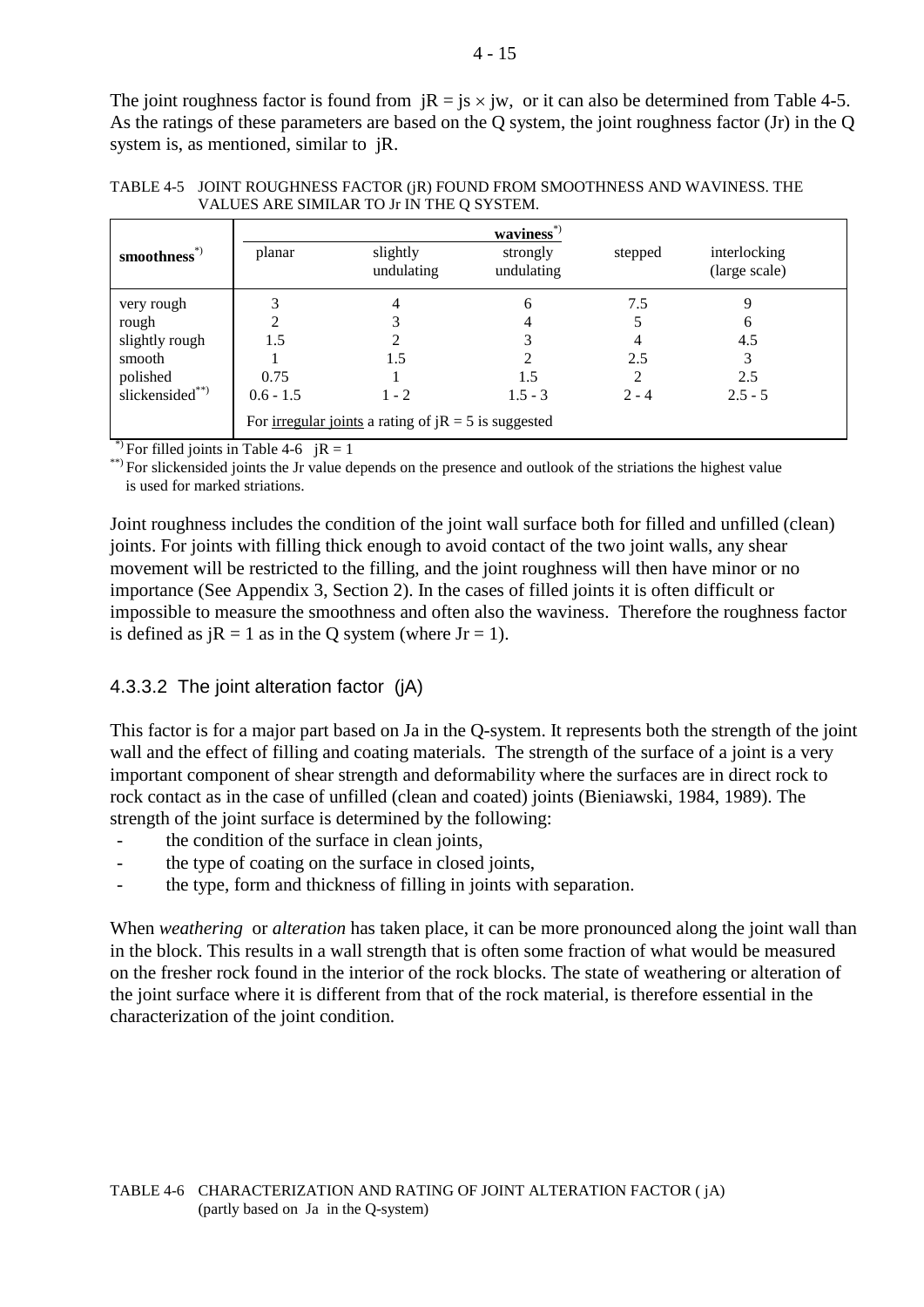| A. CONTACT BETWEEN THE TWO ROCK WALL SURFACES |                                                                      |      |  |  |  |
|-----------------------------------------------|----------------------------------------------------------------------|------|--|--|--|
| <b>TERM</b>                                   | <b>DESCRIPTION</b>                                                   | jА   |  |  |  |
| <b>Clean joints</b>                           |                                                                      |      |  |  |  |
| -Healed or "welded" joints.                   | Softening, impermeable filling (quartz, epidote etc.)                | 0.75 |  |  |  |
| -Fresh rock walls                             | No coating or filling on joint surface, except of staining           |      |  |  |  |
| -Alteration of joint wall:                    |                                                                      |      |  |  |  |
| 1 grade more altered                          | The joint surface exhibits one class higher alteration than the rock |      |  |  |  |
| 2 grades more altered                         | The joint surface shows two classes higher alteration than the rock  |      |  |  |  |
| Coating or thin filling                       |                                                                      |      |  |  |  |
| -Sand, silt, calcite etc.                     |                                                                      |      |  |  |  |
| -Clay, chlorite, talc etc.                    |                                                                      |      |  |  |  |
|                                               |                                                                      |      |  |  |  |

#### **B. FILLED JOINTS WITH PARTLY OR NO CONTACT BETWEEN THE ROCK WALL SURFACES**

| <b>TYPE OF FILLING</b><br><b>MATERIAL</b> | <b>DESCRIPTION</b>                                  | <b>Partly wall</b><br>contact<br>thin fillings<br>$(< 5 \text{ mm}^*)$<br>jA | No wall<br>contact<br>thick filling<br>or gouge<br>jА |
|-------------------------------------------|-----------------------------------------------------|------------------------------------------------------------------------------|-------------------------------------------------------|
| -Sand, silt, calcite etc.                 | Filling of friction materials without clay          | 4                                                                            | 8                                                     |
| -Compacted clay materials                 | "Hard" filling of softening and cohesive materials  | 6                                                                            | 10                                                    |
| -Soft clay materials                      | Medium to low over-consolidation of filling         | 8                                                                            | 12                                                    |
| -Swelling clay materials                  | Filling material exhibits clear swelling properties | $8 - 12$                                                                     | $12 - 20$                                             |

\*) Based on division in the RMR system (Bieniawski, 1973)

#### TABLE 4-7 ENGINEERING CHARACTERIZATION OF WEATHERING/ALTERATION. (from Lama & Vutukuri, 1978)

| <b>GRADE</b> | <b>TERM FOR</b><br><b>WEATHERING</b><br><b>OR ALTERATION</b> | <b>DESCRIPTION</b>                                                                                                                                                                                                                                           |
|--------------|--------------------------------------------------------------|--------------------------------------------------------------------------------------------------------------------------------------------------------------------------------------------------------------------------------------------------------------|
| $\mathbf I$  | Fresh                                                        | No visible signs of weathering. Rock fresh, crystals bright. Few discontinuities<br>may show slight staining.                                                                                                                                                |
| $\mathbf{H}$ | Slightly                                                     | Penetrative weathering developed on open discontinuity surfaces but only slight<br>weathering of rock material. Discontinuities are discoloured and dis-coloration<br>can extend into rock up to a few mm from discontinuity surface.                        |
| III          | <b>Moderately</b>                                            | Slight discoloration extends through the greater part of the rock mass. The rock<br>material is not friable (except in the case of poorly cemented sedimentary rocks).<br>Discontinuities are stained and/or contain a filling comprising altered materials. |
| IV           | <b>Highly</b>                                                | Weathering extends throughout rock mass and the rock material is partly friable.<br>Rock has no lustre. All material except quartz is discoloured. Rock can be<br>excavated with geologist's pick.                                                           |
| V            | Completely                                                   | Rock is totally discoloured and decomposed and in a friable condition with only<br>fragments of the rock texture and structure preserved. The external appearance is<br>that of a soil.                                                                      |
| VI           | Residual soil                                                | Soil material with complete disintegration of texture, structure and mineralogy of<br>the parent rock.                                                                                                                                                       |

The alteration factor (jA) is, as seen in Table 4-6, somewhat different from (Ja) in the Q system. Some changes have also been made in an attempt to make field observations easier and quicker. The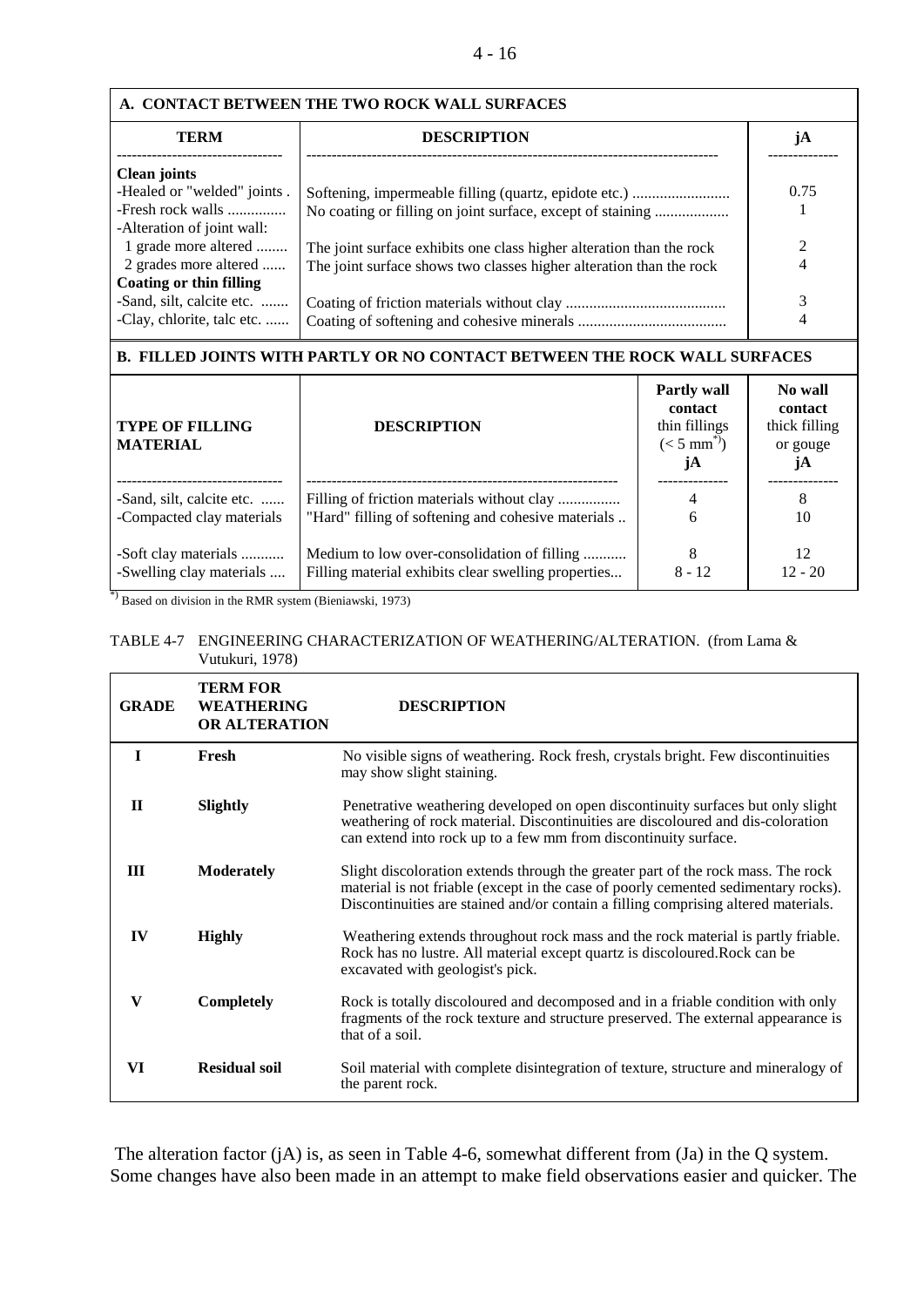values of Ja can be used - provided the alteration of the joint wall is the same as that of the intact rock material.

The various classes of rock weathering/alteration that can be determined from field observations, are shown in Table 4-7.

#### 4.3.3.3 The joint length and continuity factor (jL)

Several writers have experienced during many years of geological engineering that the size and continuity of the joints often have great influence on the properties of rock masses. Both Lardelli (1992) and Kleberger (1992) have stressed this, in particular the difference in importance between partings and normal joints upon rock mass behaviour.

The *joint length* can be crudely quantified by observing the discontinuity trace lengths on surface exposures. It is an important rock mass parameter, but is one of the most difficult to quantify in anything but crude terms. Frequently, rock exposures are small compared to the length of persistent discontinuities, and the real persistence can only be guessed. However, the difficulties and uncertainties involved in the field measurements will be considerable for most rock exposures encountered. The size or the length of the joint is often a function of the thickness or separation of the joint, and can sometimes be evaluated from this feature. This is further described in Appendix 3 (Section 2.4 and Fig. A3-18).

As the exact length of a joint seldom can be found, the most important task is to estimate the size range of the joint. Often it is no problem to observe the difference between partings and medium or larger sized joints during field observations. *Joint continuity* is divided into two main groups:

- continuous joints that terminate against other joints
- discontinuous joints that terminate in massive rock.

| <b>JOINT</b>                              |                                     |                                                   | RATING OF jL FOR       |                            |  |  |
|-------------------------------------------|-------------------------------------|---------------------------------------------------|------------------------|----------------------------|--|--|
| <b>LENGTH</b><br><b>INTERVAL</b>          |                                     | <b>TERM AND TYPE</b>                              | continuous<br>joints   | discontinuous<br>joints    |  |  |
| $< 1 \text{ m}$                           | very short                          | bedding/foliation partings                        |                        | 6                          |  |  |
| $0.1 - 1.0$ m<br>$1 - 10m$<br>$10 - 30$ m | short/small<br>medium<br>long/large | joint<br>$^{\prime\prime}$                        | $\mathfrak{D}$<br>0.75 | 4<br>$\overline{2}$<br>1.5 |  |  |
| $>$ 30 m                                  |                                     | very long/large filled joint or seam <sup>*</sup> | 0.5                    |                            |  |  |

TABLE 4-8 THE JOINT SIZE AND CONTINUITY FACTOR (jL).

\*) Often a singularity, and should in these cases be treated separately.

The joint size factor for continuous joints can also be expressed as  $jL = 1.5 \times L^{-0.3}$  eq. (4-9)

where  $L =$  the length of the joint in metre. The ratings of  $\,iL$  are shown in Table 4-8.

### **4.4 POSSIBLE AREAS OF APPLICATION OF THE RMi**

The main purpose during the development of the RMi has been to work out a system to characterize rock masses, which is applicable in rock engineering. As RMi is linked to the material, it represents only the inherent properties of a rock mass. Thus, it does not express external loads or forces acting on the material, such as: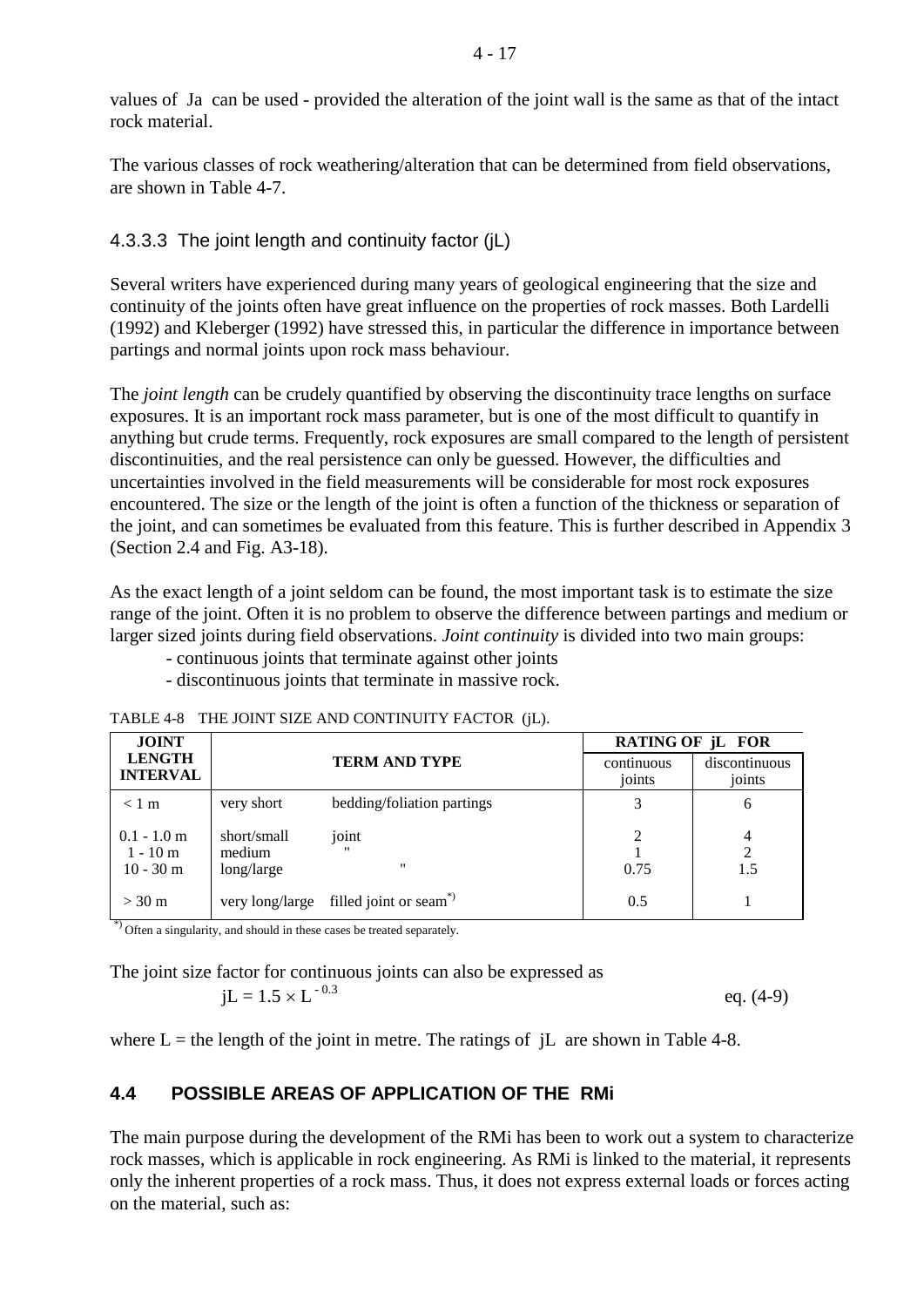- the in situ rock stresses;
- the presence of ground water;
- the orientation of:
	- loads or stresses,
	- structural elements (joints, anisotropy, etc.),
	- permeability or ground water flow; and
	- the impacts from human activity.

For application of RMi in practical rock mechanics and engineering for civil or mining, one or more of these features usually have to be included where they have influence or impact on the ground conditions.

The main activities where rocks and rock masses involved are shown in Table 4-9, which also indicates the fields in which the RMi may be of interest.

As RMi is a strength index it is suitable for application in rock engineering, design or other evaluations connected with utilization of rocks. This is fully shown in Chapter 6 on stability assessments for rock support analysis and in Chapter 7 on capacity evaluation of tunnel boring machines (TBM). For these applications the RMi is adjusted for local features of importance to determine the behaviour of the rock mass.

The RMi value can not be used directly in existing classification systems as many of them are systems of their own. Some of its input parameters are sometimes similar to those used in these classifications and may then be applied more or less directly, see Chapter 8.

|                                                                                                                                                                                                 |                                | <b>RELATIVE IMPORTANCE OF:</b> |                |                            |  |  |
|-------------------------------------------------------------------------------------------------------------------------------------------------------------------------------------------------|--------------------------------|--------------------------------|----------------|----------------------------|--|--|
| <b>UTILITY</b>                                                                                                                                                                                  | <b>ACTIVITY</b>                | rock strength                  | jointing       | singularities <sup>*</sup> |  |  |
|                                                                                                                                                                                                 | drilling (small holes)         | $\mathbf{x}$                   | $-\frac{1}{x}$ |                            |  |  |
|                                                                                                                                                                                                 | + boring (TBM boring, reaming) | X                              | $\mathbf{x}$   | (x)                        |  |  |
| Treatment of rocks                                                                                                                                                                              | $=$ blasting                   | X                              | (x)            | (x)                        |  |  |
| and rock masses                                                                                                                                                                                 | $=$ fragmentation              | (x)                            | $\mathbf{x}$   | (x)                        |  |  |
|                                                                                                                                                                                                 | $\cdot$ crushing               | X                              |                |                            |  |  |
|                                                                                                                                                                                                 | $\cdot$ grinding               | X                              |                |                            |  |  |
|                                                                                                                                                                                                 | $=$ cutting                    | X                              | X              | (x)                        |  |  |
| Application of                                                                                                                                                                                  | · rock aggregate for concrete  | X                              | (x)            |                            |  |  |
| rock material                                                                                                                                                                                   | ∙ rock fill                    | X                              | $\mathbf{x}$   |                            |  |  |
|                                                                                                                                                                                                 | · natural stone/building stone | X                              | $\mathbf{x}$   | (x)                        |  |  |
| Utilization of                                                                                                                                                                                  | + underground excavations      | (x)/x                          | $\mathbf{x}$   | X                          |  |  |
| rock masses                                                                                                                                                                                     | + surface cuts and slopes      | (x)                            | X              | X                          |  |  |
|                                                                                                                                                                                                 | $=$ foundations for dams etc.  | (x)                            | X              | $\mathbf{x}$               |  |  |
| + Suitable for characterization<br>x great influence<br>Legend:<br>(x) limited influence<br>$=$ May partly be suitable for characterization<br>little or no influence<br>Generally not suitable |                                |                                |                |                            |  |  |

TABLE 4-9 A BRIEF VIEW OF MAIN INTERNAL ROCK MASS PARAMETERS AND THEIR IMPORTANCE IN ROCK AND ROCK MASS UTILITIES.

\*) These are seams, shears, weakness zones

Hoek (1983, 1986) and Hoek and Brown (1988) mention that further work is required to improve the Hoek-Brown failure criterion, since the use of classification systems developed for the design of tunnel support has been found to have some limitations when used for estimating rock mass strength parameters. They suggest that it may be necessary to develop a system specifically for this purpose. As described in Section 5.2 in this chapter and further dealt with in Chapter 8, the jointing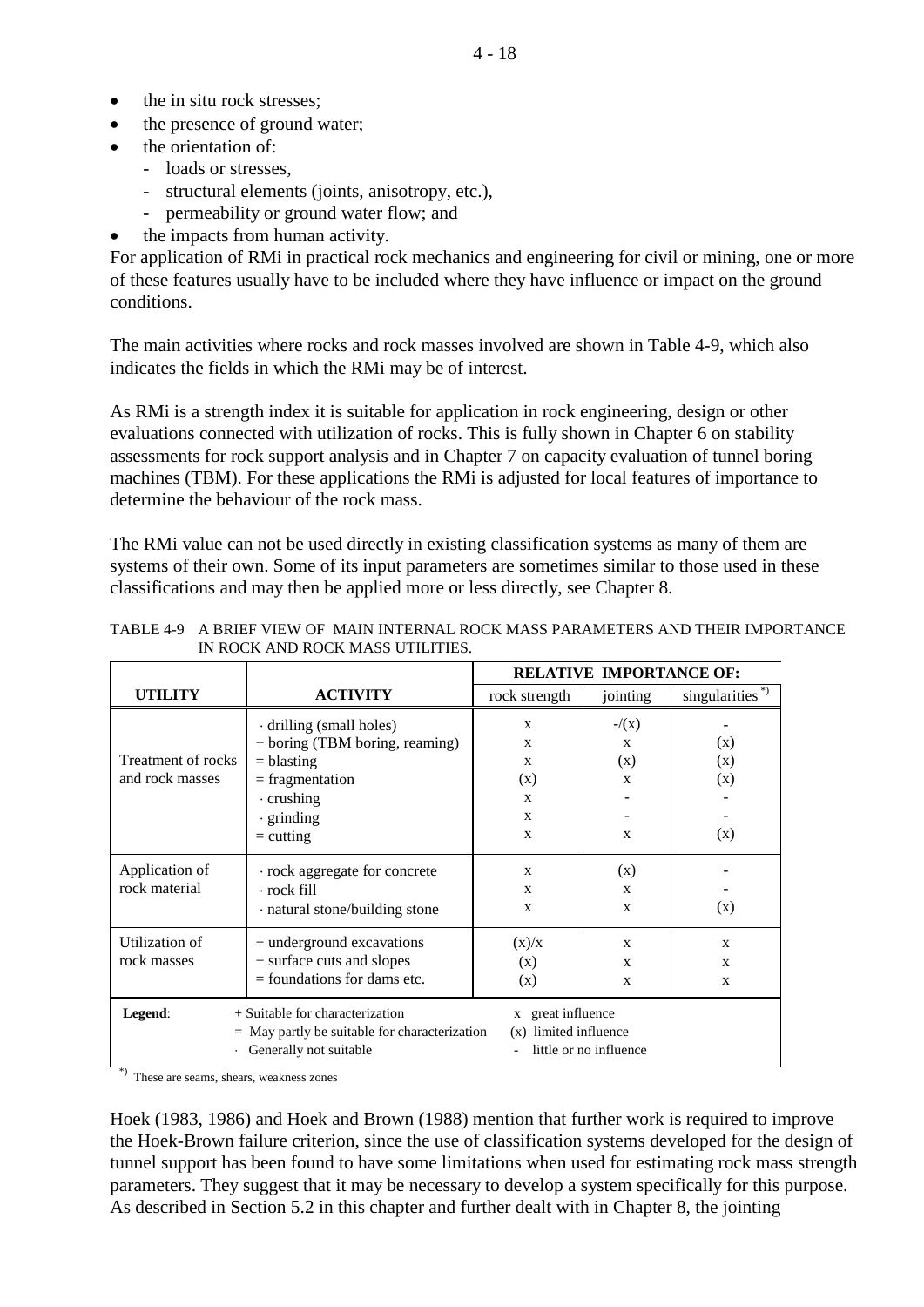parameter (JP) in the RMi is similar to one of the main parameters in the Hoek-Brown failure criterion for rock masses. The RMi may, therefore, contribute to such a future system.

The rock mass strength characteristics found from RMi can also be further applied in NATM classification and rock support design as well as in ground response curves, as demonstrated in Chapter 8. Finally, it should be mentioned that the system for characterizing block geometry (volume, shape factor, angles) may be of use in numerical models.

# **4.5 DISCUSSION**

The following discussion is limited to the structure and development of the RMi as dealt with in this chapter. A discussion of the RMi system, its use, and a comparison with other engineering systems and methods is presented in Chapter 9.

# **4.5.1 Limitations of the RMi**

The RMi is meant to express the relative variation in the strength between different rock masses. As determination of the strength of an in situ rock mass by laboratory type testing for many reasons is not practical, the RMi makes use of input from geological observations and test results on individual rock pieces or rock surfaces which have been removed from the actual rock mass.

RMi is restricted to expressing only the compressive strength. Hence, it has been possible to arrive at a simple expression, contrary to, for example, the general failure criterion for jointed rock masses developed by Hoek and Brown (1980) and Hoek et al. (1992). Because simplicity has been preferred in the structure and in selection of parameters in RM, it is clear that such an index may result in inaccuracy and limitations, the most important of which are connected to:

- A. *The range and types of rock masses covered by the RMi*. Both the intact rock material as well as the joints exhibit great directional variations in composition and structure, which results in an enormous range of properties of rock masses. It is, therefore, not possible to characterize all these combinations in one, single number. However, it should be added that the RMi probably may characterize a wider range of materials than most other classification systems. Characterization of rock masses by the RMi is presented in Chapter 5.
- B. *The accuracy in the expression of the RMi.*

The value of the jointing parameter (JP) is calibrated from a few large scale compression tests. Both the evaluation of the various factors (jR, Ja and Vb) in JP and the size of the samples tested, which in some of the cases had less than 5x5x5 blocks, have resulted in that there certainly are errors connected to the expression developed for the JP. In addition, the test results used were partly made on dry, partly on wet samples (Stripa on wet). The influence of moisture may have reduced the accuracy of the data used.

Also, the uniaxial tests are encumbered with errors as pointed out by Farmer and Kemeny (1992) and in Appendix 3, Section 1. The value of RMi found can, therefore, be very approximate. In some cases, however, the errors in the various parameters may partly cancel out.

C. *The effect of combining parameters that vary in range*. The input parameters to the RMi express generally a certain range of variation related to changes in the actual representative volume of the rock mass. The combination of such ranges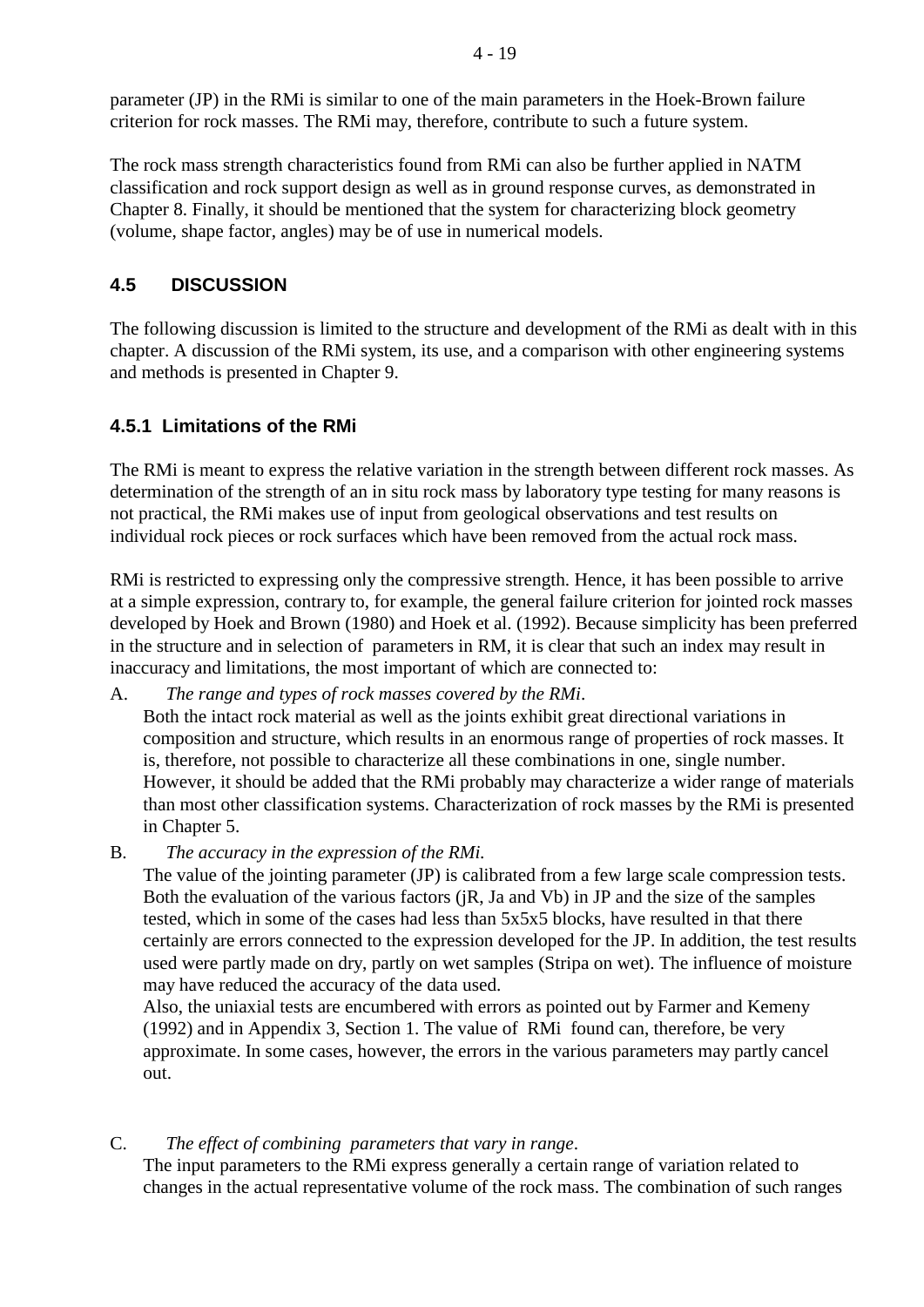in RMi may cause additional errors. Chapter 5 briefly outlines some methods to reduce this effect.

The result of the foregoing is that RMi in many cases will give an inaccurate value for the strength of such a complex assemblage of different materials and defects as in a rock mass. For this reason, the RMi is regarded as a *relative* expression of the rock mass strength. It should preferably be used in communication and characterization.

Being valid for minimum 125 blocks the direct use of the RMi involves larger volumes of rock masses than is actually required. RMi can, therefore, seldom be directly applied in engineering and design. Some modification or supplementary adjustments have generally to be made as shown in Chapters 6 on rock support and Chapter 7 on TBM.

#### **4.5.2 Other similar rock mass characterization methods**

The RMi has been developed during a process that has involved a critical examination of rock mass characteristics and available literature. The main philosophy has been to take account of the effect of discontinuities in reducing the strength of intact rock.

Earlier, a similar approach to a strength characterization of rock masses has been proposed by Hansagi (1965, 1965b), who introduced a similar reduction factor to the jointing parameter (JP) to arrive at an expression for the *compressive* strength of the rock mass, given as

$$
\sigma_{\rm mc} = \sigma_{\rm c} \times C_{\rm g} \qquad \qquad \text{eq. (4-10)}
$$

where  $\sigma_c$  = compressive strength,

 $C_g$  = the reduction factor which Hansagi named 'gefüge-factor' (joint factor) being "*representative for the jointed effect of a rock mass*".

The  $C_g$  factor consists of two inputs: a factor for the "structure of jointing" (core length), and a scale factor. Hansagi (1965b) mentions that the value of  $C_g$  is 0.7 for massive rock and 0.47 for jointed rock (from small joints) for two test locations in Kiruna, Sweden. Hansagi did not, however, - as far as the author knows - publish more on his method.

From Fig. 4-10 it is seen that the expression for the RMi is also similar in structure to the expression of unconfined *compressive strength of rock masses* (σ<sub>cm</sub>), which is a part of the Hoek-Brown failure criterion for rock masses, and is expressed as

> $\sigma_{\rm cm} = \sigma_{\rm c} \times s^{1/2}$ eq.  $(4-11)$

Here  $\sigma_c$  = the uniaxial compressive strength of the intact rock material, and

s = an empirical constant. The value of *s* ranges from 0 for jointed rock masses to 1 for intact rock. The value of s is found from the RMR or the Q classification system as described by Hoek (1983), Hoek and Brown (1980, 1988), and Wood (1991).

Thus, the jointing parameter( JP) is similar to  $s^{\frac{1}{2}}$  in the Hoek-Brown failure criterion. The process of finding JP is, however, more direct and clear as it only involves features that have a direct impact on this parameter. This is further described in Chapter 8.